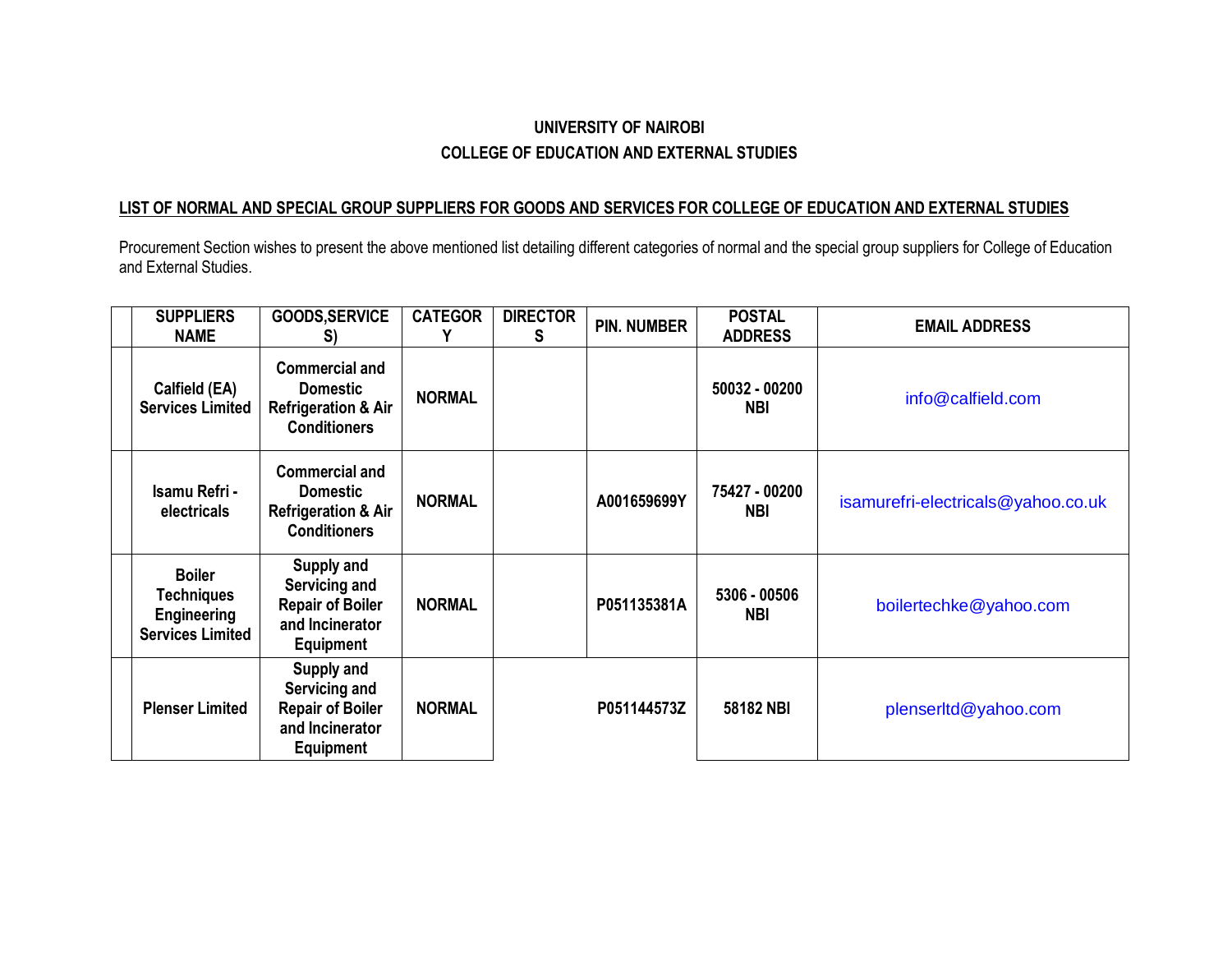| <b>G.R Services</b><br>Limited                              | <b>Commercial and</b><br><b>Domestic</b><br><b>Refrigeration &amp; Air</b><br><b>Conditioners</b>      | <b>NORMAL</b> | P051108889Q | 32562 - 00600<br><b>NBI</b>  | info@grservices.co.ke       |
|-------------------------------------------------------------|--------------------------------------------------------------------------------------------------------|---------------|-------------|------------------------------|-----------------------------|
| <b>Skyline Sales</b><br>and Services                        | <b>Commercial and</b><br><b>Domestic</b><br><b>Refrigeration &amp; Air</b><br><b>Conditioners</b>      | <b>NORMAL</b> | A002604529R | 60490 - 00200<br><b>NBI</b>  | skyrefri@gmail.com          |
| <b>Dreamcast</b><br><b>Solutions</b>                        | <b>Office Stationery</b>                                                                               | <b>YOUTH</b>  | A006530408I | 28996 - 00100<br><b>NBI</b>  |                             |
| <b>Smiles Supplies</b><br>Limited                           | <b>Office Stationery</b>                                                                               | <b>NORMAL</b> | P051529104D | 57614 - 00200<br><b>NBI</b>  | smilessupplies td@gmail.com |
| Favloy<br><b>Enterprises</b>                                | <b>Office Stationery</b>                                                                               | <b>YOUTH</b>  | A008355049X | 52031 - 00100<br><b>NBI</b>  |                             |
| <b>Saritah General</b><br><b>Merchants</b>                  | <b>Office Stationery</b>                                                                               | <b>YOUTH</b>  | A007713376E | 42224 - 00100<br><b>NBI</b>  |                             |
| Tenestone<br>Limited                                        | <b>Office Stationery</b>                                                                               | <b>WOMEN</b>  | P051569432Z | 103156 - 00101<br><b>NBI</b> | tenestoneltd@gmail.com      |
| <b>He and She</b><br><b>Supplies</b>                        | <b>Office Stationery</b>                                                                               | <b>YOUTH</b>  | A005473401G | 6790304 THIKA                |                             |
| <b>Rexx Agencies</b>                                        | <b>Office Stationery</b>                                                                               | <b>WOMEN</b>  | A004075232I | 20398 - 00100<br><b>NBI</b>  | <b>NA</b>                   |
| Dina Din<br><b>Commercial</b><br><b>Supplies</b><br>Limited | <b>Office Stationery,</b><br>furniture, office<br>equipment,<br>uniforms and<br>protective<br>clothing | <b>WOMEN</b>  | P051472975N | 16256 - 00100<br><b>NBI</b>  | dinacommercial@gmail.com    |
| <b>Winson</b><br><b>Enterprise</b>                          | <b>Office Stationery</b>                                                                               | <b>WOMEN</b>  | A002111861Z | 17587 - 00500<br><b>NBI</b>  | wilson.wm64@gmail.com       |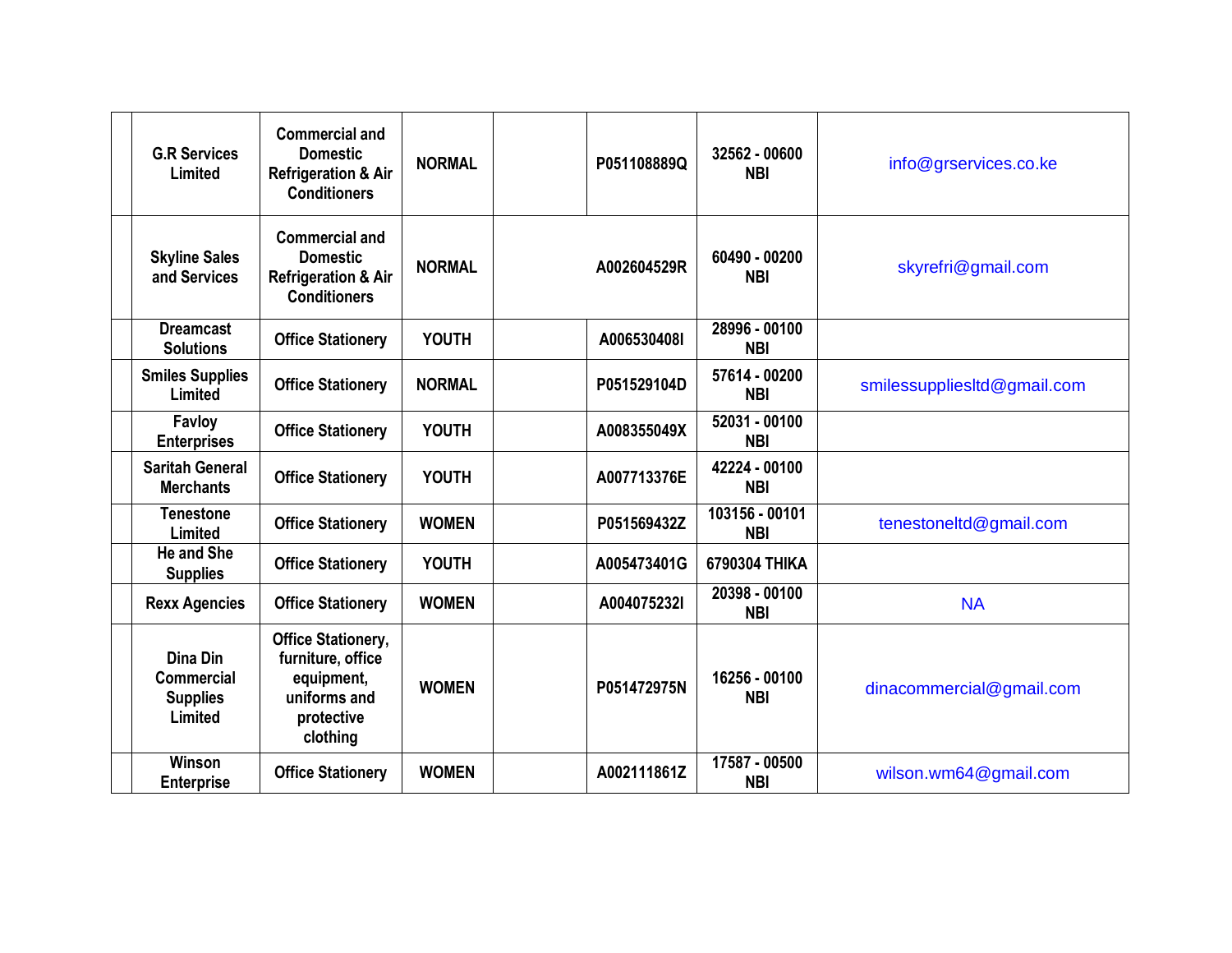| Lee Stewart<br><b>Investments</b><br>Limited            | <b>Office Stationery</b> |                 | P051225572F | 1068 - 00502<br><b>NBI</b>    | lee.stewart68@yahoo.com          |
|---------------------------------------------------------|--------------------------|-----------------|-------------|-------------------------------|----------------------------------|
| <b>Toner Masters</b><br><b>Enterprises</b><br>Limited   | <b>Office Stationery</b> | <b>NORMAL</b>   | P051175454C | 43219 - 00100<br><b>NBI</b>   | info@tonermasters.co.ke          |
| Gracoso<br><b>Agencies</b>                              | <b>Office Stationery</b> | <b>WOMEN</b>    | A002395263X | 6618 - 00100<br><b>NBI</b>    | gracosoagencies@gmail.com        |
| Pamoma<br><b>Agencies</b>                               | <b>Office Stationery</b> |                 | P051207033T | $14435 - 00100$<br><b>NBI</b> | pmongiti@yahoo.com               |
| <b>Sight View</b><br><b>General</b><br><b>Suppliers</b> | <b>Office Stationery</b> | <b>YOUTH</b>    | A003149817P | 33564 - 00100<br><b>NBI</b>   |                                  |
| Annot<br><b>Enterprises</b>                             | <b>Office Stationery</b> | <b>WOMEN</b>    | A001889027H | 9527 - 00300<br><b>NBI</b>    | annadhiamboogutu@yahoo.com       |
| Simplereach<br><b>Enterprises</b>                       | <b>Office Stationery</b> | <b>DISABLED</b> | A002649162G | 18754 - 00100<br><b>NBI</b>   | simplereachenterprises@gmail.com |
| <b>Draspo General</b><br><b>Supplies</b><br>Limited     | <b>Office Stationery</b> | <b>YOUTH</b>    | P051454317U | 9680 - 00300<br><b>NBI</b>    | draspo@gmail.com                 |
| <b>Niuline Ventures</b>                                 | <b>Office Stationery</b> | <b>WOMEN</b>    | A00263190B  | 28858 - 00200<br><b>NBI</b>   | njokicaroline2@gmail.com         |
| <b>Murraymo</b><br>Limited                              | <b>Office Stationery</b> | <b>NORMAL</b>   | P051456870P | 77114 - 00611<br><b>NBI</b>   | murraymolimited@gmail.com        |
| Wayward<br><b>Ventures</b>                              | <b>Office Stationery</b> | <b>YOUTH</b>    | A003632961X | 28996 - 00100<br><b>NBI</b>   | terrywesh@yahoo.com              |
| Winberly<br><b>Enterprises</b>                          | <b>Office Stationery</b> | <b>NORMAL</b>   | A002598591Q | 79314 - 00200<br><b>NBI</b>   | djorinda@yahoo.com               |
| <b>Beazy Biz</b><br><b>Ventures</b>                     | <b>Office Stationery</b> | <b>YOUTH</b>    | A007496711U | 28046 - 00100<br><b>NBI</b>   | beazybizventures@gmail.com       |
| <b>Briaon Supplies</b>                                  | <b>Office Stationery</b> | <b>WOMEN</b>    | A005797553P | 1081 - 00300<br><b>NBI</b>    | onduso50@gmail.com               |
| <b>Lerai Limited</b>                                    | <b>Office Stationery</b> | <b>WOMEN</b>    | P051554205W | 4541 - 00200<br><b>NBI</b>    | leraillimited@gmail.com          |
|                                                         |                          |                 |             |                               |                                  |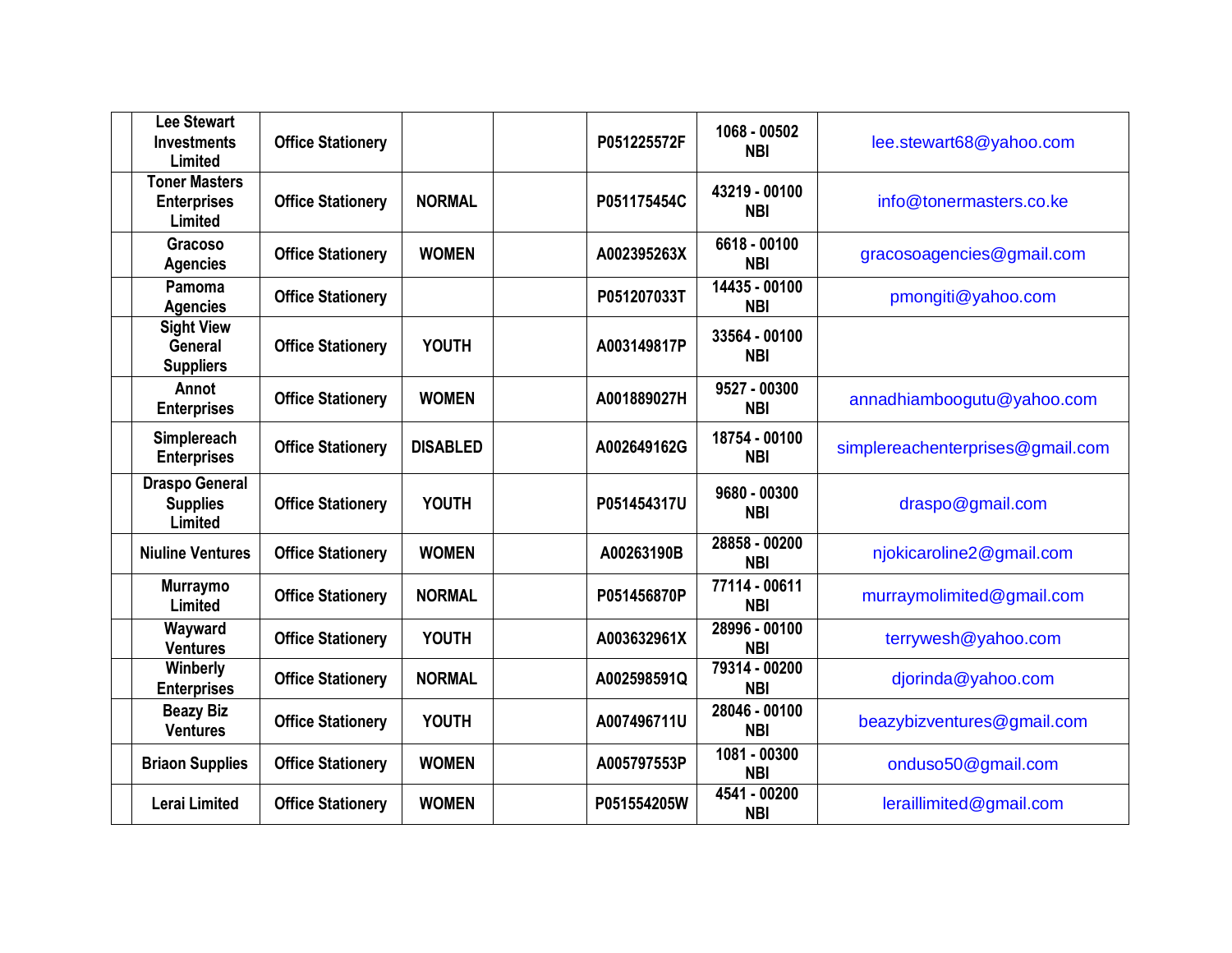|                                                            |                          |                 |             | 59992 - 00200<br><b>NBI</b>  |                                |
|------------------------------------------------------------|--------------------------|-----------------|-------------|------------------------------|--------------------------------|
|                                                            |                          |                 |             |                              |                                |
|                                                            |                          |                 |             |                              |                                |
| <b>Relanko Limited</b>                                     | <b>Office Stationery</b> | <b>WOMEN</b>    | P051149723B |                              |                                |
|                                                            |                          |                 |             |                              |                                |
|                                                            |                          |                 |             |                              |                                |
|                                                            |                          |                 |             |                              |                                |
|                                                            |                          |                 |             |                              | ltdrelanko@gmail.com           |
| <b>Sure Solutions</b>                                      | <b>Office Stationery</b> | <b>YOUTH</b>    | A008849075U | 101274 - 00101<br><b>NBI</b> | unicesolutions@gmail.com       |
| <b>Swift Office</b><br><b>Supplies</b>                     | <b>Office Stationery</b> | <b>WOMEN</b>    | P051122932M | 27680 - 00500<br><b>NBI</b>  | swiftsup@yahoo.com             |
| Femrich<br><b>Enterprises</b>                              | <b>Office Stationery</b> | <b>WOMEN</b>    | P051475541F | 73737 -<br>00200 NBI         | femrichenterprises@gmail.com   |
| <b>Tulip</b><br><b>Connections</b>                         | <b>Office Stationery</b> | <b>NORMAL</b>   | A002610847P | 4775 - 00506<br><b>NBI</b>   | mumbikyalo@yahoo.com           |
| <b>The Bens</b><br><b>Supply</b><br>Company                | <b>Office Stationery</b> | <b>DISABLED</b> | A009659001Y | 36615 - 0200<br><b>NBI</b>   | thebenssupplycompany@gmail.com |
| Hemaken<br><b>General</b><br>Supplies &<br><b>Services</b> | <b>Office Stationery</b> | <b>WOMEN</b>    | A003951839Z | 13100 - 00400<br><b>NBI</b>  | hemakensupply@gmail.com        |
| <b>Swift Ventures</b><br>Limited                           | <b>Office Stationery</b> | <b>WOMEN</b>    | P051238763N | 19025 - 00100<br><b>NBI</b>  | info@swiftventures.co.ke       |
| Papatuka<br>Limited                                        | <b>Office Stationery</b> | <b>NORMAL</b>   | P051215257C | 745 - 00502 NBI              | papatuka.company@gmail.com     |
| <b>Barnsley</b><br>Limited                                 | <b>Office Stationery</b> | <b>WOMEN</b>    | P051567835R | 46226 - 00100<br><b>NBI</b>  | barnsleyke@gmail.com           |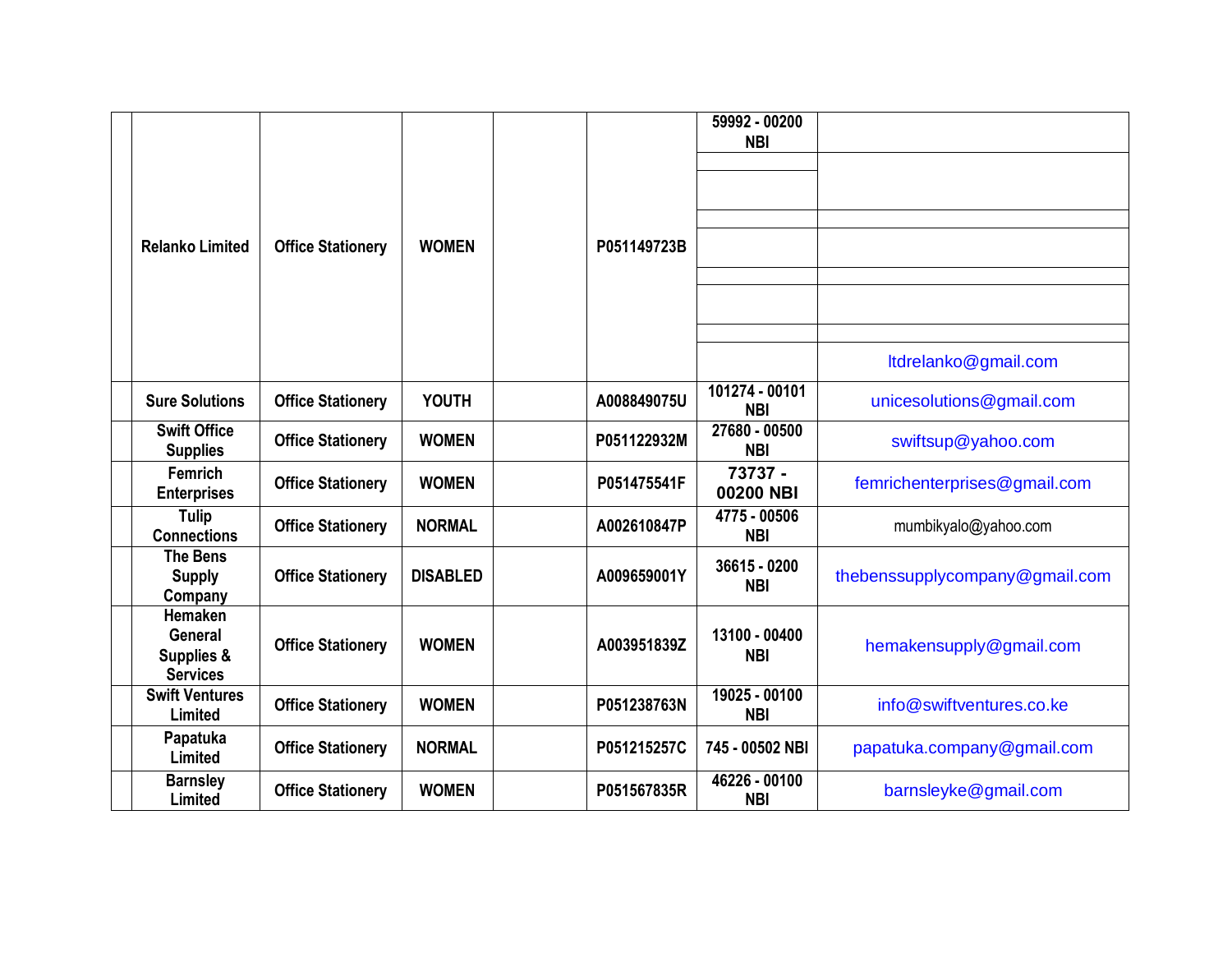| <b>Linkers General</b><br><b>Office Stationery</b><br><b>Suppliers</b>                                                                     | <b>YOUTH</b>  | A005526891L | 12309 - 00400<br><b>NBI</b>   | karrelucy@yahoo.com          |
|--------------------------------------------------------------------------------------------------------------------------------------------|---------------|-------------|-------------------------------|------------------------------|
| <b>Furniture Repair</b><br><b>Newline Limited</b><br>and Service                                                                           | <b>NORMAL</b> |             | 10245 - 00100<br><b>NBI</b>   | newline@newline.co.ke        |
| <b>Furniture Repair</b><br>Jabali Furniture<br>and Service                                                                                 | <b>YOUTH</b>  | P051446992V | 359 - 00200 NBI               | kevin@jabalifurniture.co.ke  |
| <b>Furniture</b><br><b>Furniture Repair</b><br>Elengance<br>and Service<br>Limited                                                         | <b>NORMAL</b> | P051170894C | 8776 - 00200<br><b>NBI</b>    | info@elegance.co.ke          |
| <b>Furniture Repair</b><br><b>Designwear</b><br>and Service<br>Limited                                                                     | <b>NORMAL</b> |             | 38968 NBI                     | sales@designwear.net         |
| Sashiba Impex<br><b>Furniture Repair</b><br>Limited<br>and Service                                                                         | <b>WOMEN</b>  | P051098646L | 62506 - 00100<br><b>NBI</b>   | festus.sebi@gmail.com        |
| Panorama<br><b>Furniture Repair</b><br><b>Technical</b><br>and Service<br><b>Services Limited</b>                                          | <b>NORMAL</b> | P051193397I | 4204 - 00200<br><b>NBI</b>    | info@panoramaengineering.com |
| <b>Munishram</b><br><b>International</b><br><b>Furniture Repair</b><br><b>Business</b><br>and Service<br><b>Machnies</b><br>(MIBM) Limited | <b>NORMAL</b> | P000612858Y | 46667 - 00100<br><b>NBI</b>   | msales@munishram.com         |
| <b>Victoria</b><br><b>Furniture Repair</b><br><b>Furnitures</b><br>and Service<br>Limited                                                  | <b>NORMAL</b> | P000593928Z | 10827 - 00400<br><b>NBI</b>   | vfl@victoriafurnitures.com   |
| <b>Viable Décor</b><br><b>Furniture Repair</b><br><b>Solutions</b><br>and Service<br>Limited                                               | <b>NORMAL</b> | P051170660Q | 3734 - 00100<br><b>NBI</b>    | info@viabledeco.com          |
| <b>Reale Office</b><br><b>Furniture Repair</b><br>and Service<br><b>Supplies</b>                                                           | <b>WOMEN</b>  |             | 2053 - 90200<br><b>KIKUYU</b> | nderituwm@gmail.com          |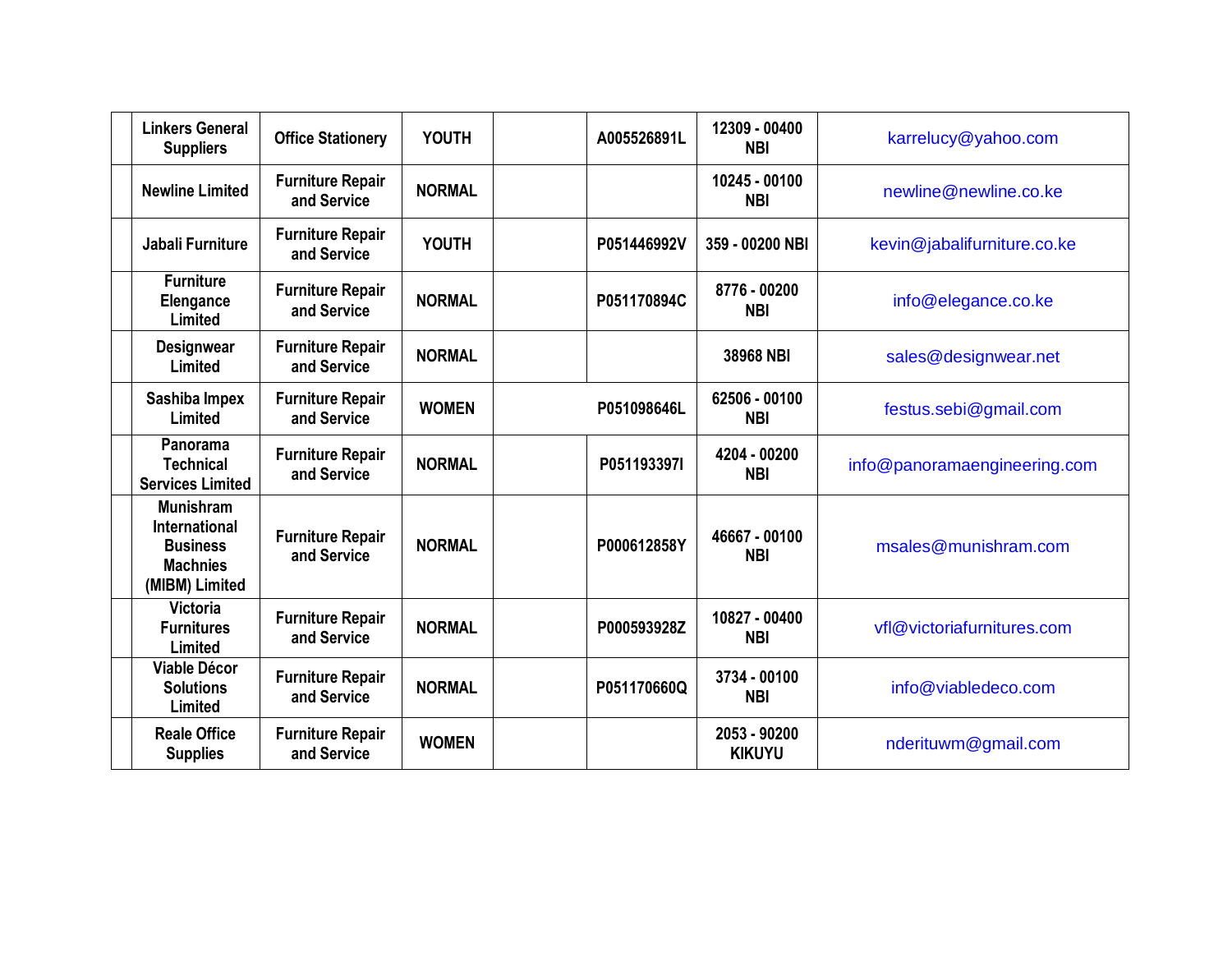| Goodwill<br><b>Communication</b><br>s                  | <b>General Hardware.</b><br><b>Building Materials,</b><br>Plumbing<br><b>Materials and</b><br><b>Electricals</b> | <b>WOMEN</b>  | A0022117682<br>Υ | 25632 - 00603<br><b>NBI</b>  | admin@goodwillcommunications.co.k<br>e |
|--------------------------------------------------------|------------------------------------------------------------------------------------------------------------------|---------------|------------------|------------------------------|----------------------------------------|
| <b>Sacaros</b><br><b>Enterprises</b>                   | General Hardware,<br><b>Building Materials,</b><br>Plumbing<br><b>Materials and</b><br><b>Electricals</b>        | <b>WOMEN</b>  | A001407910I      | 24527 - 00100<br><b>NBI</b>  | sacarosenterprises52@yahoo.com         |
| Agoroca<br><b>Enterprises</b>                          | General Hardware,<br><b>Building Materials,</b><br>Plumbing<br><b>Materials and</b><br><b>Electricals</b>        | <b>WOMEN</b>  | A003370176N      | 7019 - 00100<br><b>NBI</b>   | agorocaenterprises@gmail.com           |
| Pentagon<br><b>Hardware</b><br><b>Supplies Ltd</b>     | General Hardware,<br><b>Building Materials,</b><br>Plumbing<br><b>Materials and</b><br><b>Electricals</b>        | <b>NORMAL</b> | P051163734S      | 74282 - 00200<br><b>NBI</b>  | pentasheikh@yahoo.com                  |
| <b>Byron Trustkett</b><br><b>Investment</b><br>Limited | General Hardware,<br><b>Building Materials,</b><br>Plumbing<br><b>Materials and</b><br><b>Electricals</b>        | <b>NORMAL</b> | P051205007N      | 13234 - 00400<br><b>NBI</b>  | info@byrontrustkett.co;                |
| <b>Klink Network</b><br>Limited                        | General Hardware,<br><b>Building Materials,</b><br>Plumbing<br><b>Materials and</b><br><b>Electricals</b>        | <b>YOUTH</b>  | P051576080P      | 103536 - 00100<br><b>NBI</b> | klinknetwork@gmail.com                 |
| <b>Flywheel</b><br><b>Telecomms</b><br>Limited         | General Hardware,<br><b>Building Materials,</b><br>Plumbing<br><b>Materials and</b><br><b>Electricals</b>        | <b>WOMEN</b>  | P051330099C      | 66998 - 00200<br><b>NBI</b>  | info@flywheeltelecomms.co.ke           |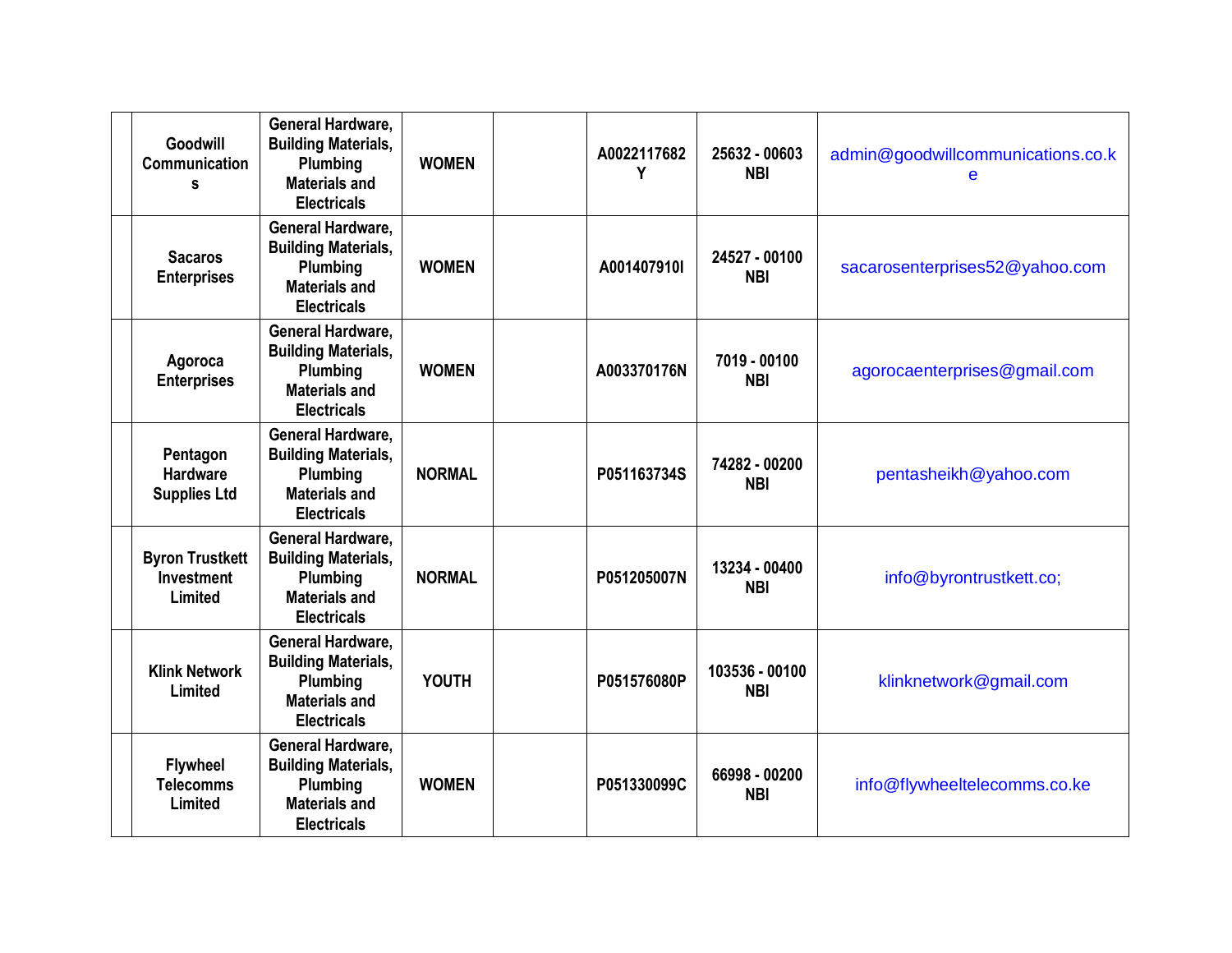| Komito<br>Engineering<br>Limited                              | <b>General Hardware.</b><br><b>Building Materials,</b><br>Plumbing<br><b>Materials and</b><br><b>Electricals</b> | <b>YOUTH</b>  | P051392720U | 3761 - 00200<br><b>NBI</b>  | komitoengltd@gmail.com         |
|---------------------------------------------------------------|------------------------------------------------------------------------------------------------------------------|---------------|-------------|-----------------------------|--------------------------------|
| <b>Safariland</b><br><b>Enterprises</b><br>Company<br>Limited | General Hardware,<br><b>Building Materials,</b><br>Plumbing<br><b>Materials and</b><br><b>Electricals</b>        | <b>YOUTH</b>  | P051328908H | 29436 - 00100<br><b>NBI</b> | safarilandlimited@yahoo.com    |
| <b>Fair Nable</b><br><b>Enterprises</b>                       | General Hardware,<br><b>Building Materials,</b><br>Plumbing<br><b>Materials and</b><br><b>Electricals</b>        | <b>YOUTH</b>  | A004180659N | 5765 - 00100<br><b>NBI</b>  | fairnable.ent@gmail.com        |
| <b>Tonic</b><br><b>Enterprises</b><br>Kenya                   | <b>General Hardware,</b><br><b>Building Materials,</b><br>Plumbing<br><b>Materials and</b><br><b>Electricals</b> | <b>NORMAL</b> | A003161344X | 26759 NBI                   | tonictech@yahoo.com            |
| <b>Fronchise</b><br><b>Enterprises</b>                        | General Hardware,<br><b>Building Materials,</b><br>Plumbing<br><b>Materials and</b><br><b>Electricals</b>        | <b>WOMEN</b>  | A002722258V | 60195 - 00200<br><b>NBI</b> |                                |
| Patanha<br><b>Enterprises</b>                                 | <b>General Hardware,</b><br><b>Building Materials,</b><br>Plumbing<br><b>Materials and</b><br><b>Electricals</b> | <b>YOUTH</b>  | A006775329G | 9672 - 00100<br><b>NBI</b>  |                                |
| Cojo General<br><b>Suppliers</b>                              | <b>General Hardware,</b><br><b>Building Materials,</b><br>Plumbing<br><b>Materials and</b><br><b>Electricals</b> | <b>NORMAL</b> | A002520065K | 77045 - 00611<br><b>NBI</b> | cojogeneralsuppliers@gmail.com |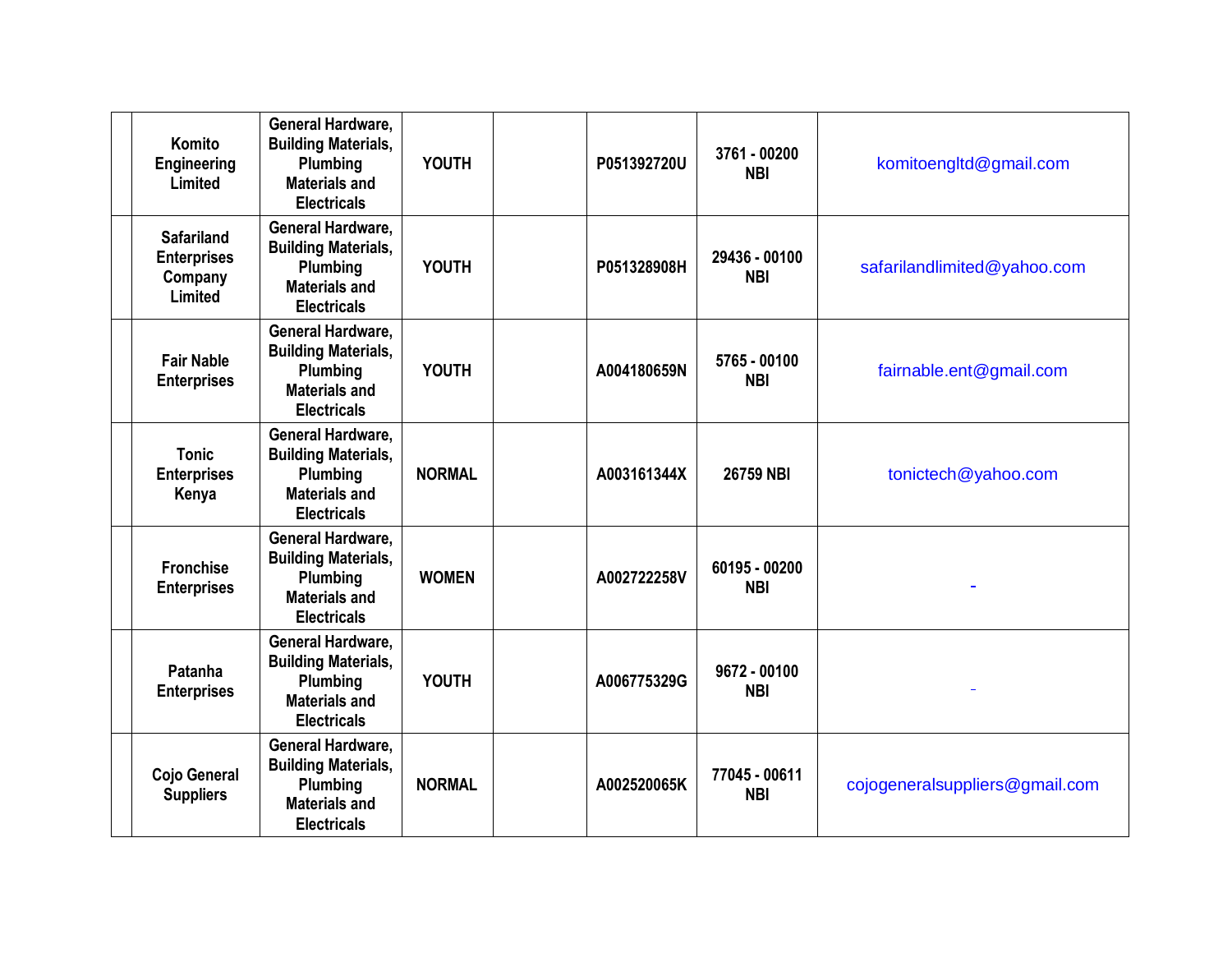| Geotzek<br><b>Revolution</b><br><b>Technology</b> | <b>General Hardware,</b><br><b>Building Materials,</b><br>Plumbing<br><b>Materials and</b><br><b>Electricals</b> | <b>NORMAL</b> | A005199458G      | 468 - 00200 NBI             | gichanageoffrey@yahoo.com       |
|---------------------------------------------------|------------------------------------------------------------------------------------------------------------------|---------------|------------------|-----------------------------|---------------------------------|
| <b>Medallion</b><br><b>Enterprises</b><br>Limited | General Hardware,<br><b>Building Materials,</b><br>Plumbing<br><b>Materials and</b><br><b>Electricals</b>        | <b>NORMAL</b> | P051436759R      | 62331 - 00200<br><b>NBI</b> | medallion@yahoo.co              |
| Wathiani<br><b>Investment</b><br>Limited          | General Hardware,<br><b>Building Materials,</b><br>Plumbing<br><b>Materials and</b><br><b>Electricals</b>        | <b>NORMAL</b> | P0511956332<br>Z | 60574 - 00200               | jacobmuchiri@gmail.com          |
| <b>Mantrac Kenya</b><br>Limited                   | General Hardware,<br><b>Building Materials,</b><br>Plumbing<br><b>Materials and</b><br><b>Electricals</b>        | <b>NORMAL</b> |                  |                             |                                 |
| <b>Wilfred and</b><br><b>Partners Limited</b>     | General Hardware,<br><b>Building Materials,</b><br>Plumbing<br><b>Materials and</b><br><b>Electricals</b>        | <b>YOUTH</b>  | A002785990Q      | 11927 - 00100               | wilfredandpartnersItd@gmail.com |
| <b>Tradella Limited</b>                           | <b>General Hardware,</b><br><b>Building Materials,</b><br>Plumbing<br><b>Materials and</b><br><b>Electricals</b> | <b>YOUTH</b>  | P051513315Q      | 62331 - 00200<br><b>NBI</b> | tradellaltd@yahoo.com           |
| <b>Villapark</b><br><b>Enterprises</b>            | General Hardware,<br><b>Building Materials,</b><br>Plumbing<br><b>Materials and</b><br><b>Electricals</b>        | <b>YOUTH</b>  | AA005114314<br>U | 8148 - 00100<br><b>NBI</b>  | villaparkent@gmail.com          |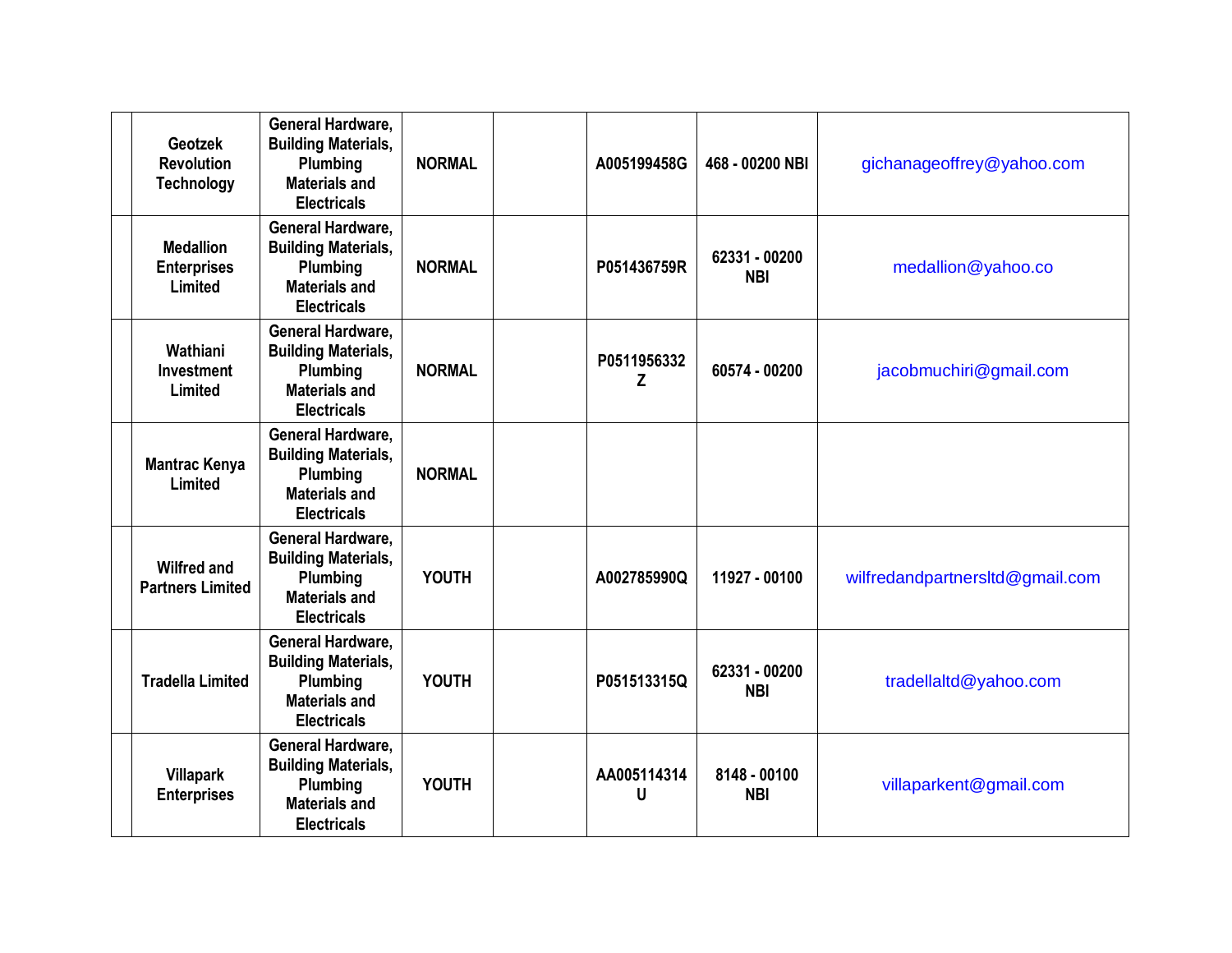| <b>Malvinas</b><br>Company<br>Limited                 | <b>General Hardware,</b><br><b>Building Materials,</b><br>Plumbing<br><b>Materials and</b><br><b>Electricals</b> | <b>WOMEN</b>  | P051436148G      | 1296<br><b>RUARAKA</b>      | evalyn.mbithi68@yahoo.com    |
|-------------------------------------------------------|------------------------------------------------------------------------------------------------------------------|---------------|------------------|-----------------------------|------------------------------|
| Epcan<br><b>Enterprises</b>                           | General Hardware,<br><b>Building Materials,</b><br>Plumbing<br>Materials and<br><b>Electricals</b>               | <b>NORMAL</b> | A002629130U      | 75450 - 00200<br><b>NBI</b> | enterprises@yahoo.com        |
| <b>Touchline</b><br><b>Enterprises</b>                | General Hardware,<br><b>Building Materials,</b><br>Plumbing<br><b>Materials and</b><br><b>Electricals</b>        | <b>NORMAL</b> |                  | 7385 - 00200<br><b>NBI</b>  | touchline10@gmail.com        |
| Uganda<br>Electricals (K)<br>Limited                  | General Hardware,<br><b>Building Materials,</b><br>Plumbing<br><b>Materials and</b><br><b>Electricals</b>        | <b>NORMAL</b> | P000593566D      | 45513 - 00100<br><b>NBI</b> | uek@wananchi.com             |
| Ray - Light<br><b>Traders and</b><br><b>Suppliers</b> | General Hardware,<br><b>Building Materials,</b><br>Plumbing<br><b>Materials and</b><br><b>Electricals</b>        | <b>NORMAL</b> | P0515559801<br>Κ | 69342 - 00400<br><b>NBI</b> | raylight44@yahoo.com         |
| <b>Gashtec</b><br><b>Enterprises</b>                  | General Hardware,<br><b>Building Materials,</b><br>Plumbing<br><b>Materials and</b><br><b>Electricals</b>        | <b>YOUTH</b>  | A008378340Z      | 9615 - 00300<br><b>NBI</b>  | gashtecenterprises@gmail.com |
| Rolan<br><b>Enterprises</b>                           | General Hardware,<br><b>Building Materials,</b><br>Plumbing<br><b>Materials and</b><br><b>Electricals</b>        | <b>YOUTH</b>  | P051319416A      | 240 - 00200 NBI             | rolannenterprises@gmail.com  |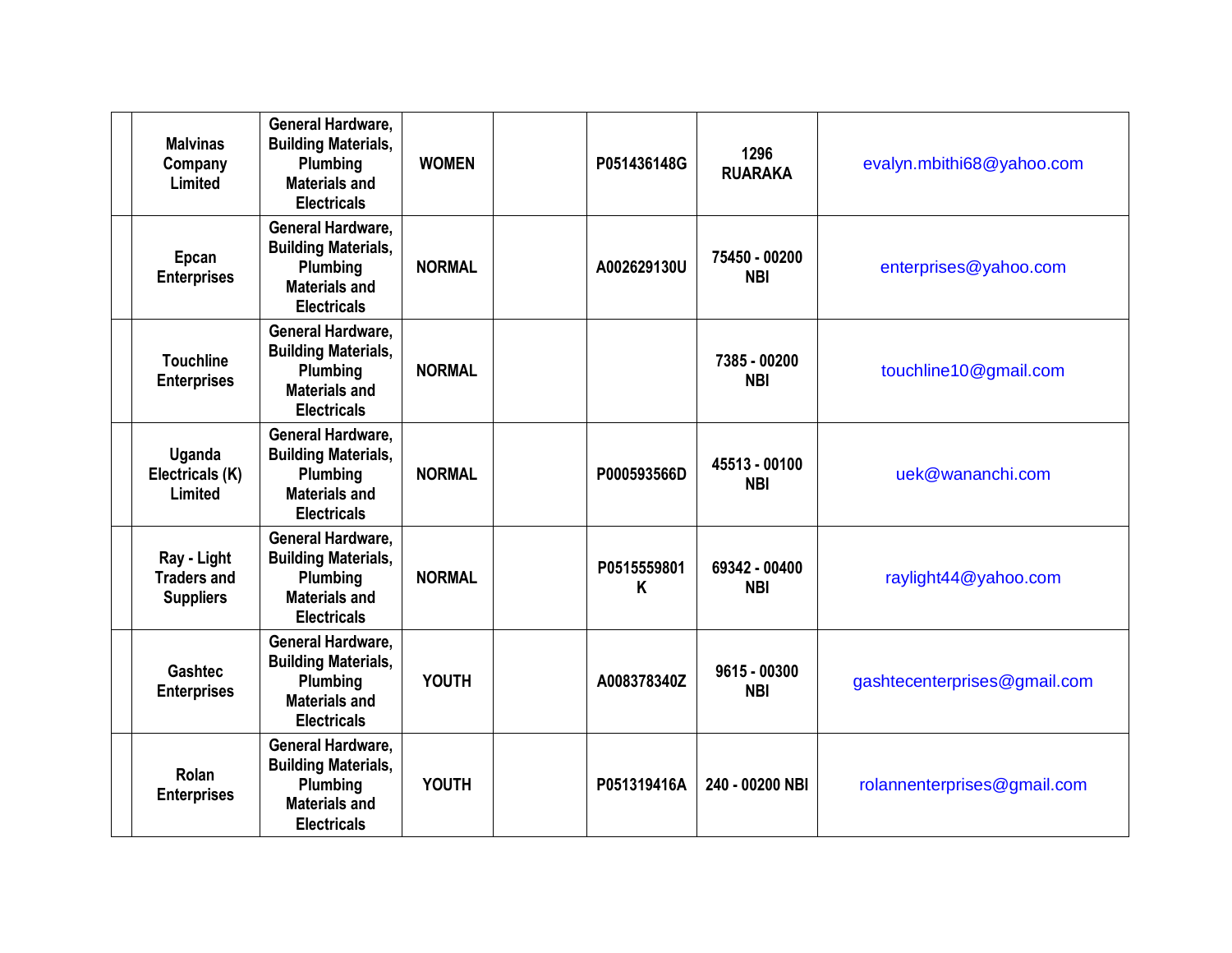| <b>Market Skill</b><br><b>Enterprises</b><br>Limited | <b>General Hardware.</b><br><b>Building Materials,</b><br>Plumbing<br><b>Materials and</b><br><b>Electricals</b> | <b>WOMEN</b>  |             | 57930 - 00200<br><b>NBI</b> | marketskillenterpriseslimited@yahoo.c<br>$\mathsf{nm}$ |
|------------------------------------------------------|------------------------------------------------------------------------------------------------------------------|---------------|-------------|-----------------------------|--------------------------------------------------------|
| <b>PIM Engineering</b><br>& Landscapers<br>Limited   | General Hardware,<br><b>Building Materials,</b><br>Plumbing<br><b>Materials and</b><br><b>Electricals</b>        | <b>YOUTH</b>  | P051574750K | 60446 - 00200<br><b>NBI</b> | pat21k.pi@gmail.com                                    |
| <b>Premih General</b><br><b>Suppliers</b><br>Limited | <b>General Hardware.</b><br><b>Building Materials,</b><br>Plumbing<br><b>Materials and</b><br><b>Electricals</b> | <b>YOUTH</b>  | P051551304N | 49651 - 00100<br><b>NBI</b> | premihsuppliers@gmail.com                              |
| <b>Heiver</b><br><b>Enterprises</b>                  | General Hardware,<br><b>Building Materials,</b><br>Plumbing<br><b>Materials and</b><br><b>Electricals</b>        | <b>NORMAL</b> |             | 47959 - 00100<br><b>NBI</b> | heiverelec@yahoo.co.uk                                 |
| <b>Hightrack</b><br>General<br><b>Merchant</b>       | General Hardware,<br><b>Building Materials,</b><br>Plumbing<br><b>Materials and</b><br><b>Electricals</b>        |               |             |                             |                                                        |
| <b>Kags Trading</b><br>Company<br>Limited            | <b>General Hardware.</b><br><b>Building Materials,</b><br>Plumbing<br><b>Materials and</b><br><b>Electricals</b> | <b>NORMAL</b> |             | 9242 - 00300<br><b>NBI</b>  | Kagshardware@yahoo.com                                 |
| Jurefa<br><b>Enterprises</b><br>Limited              | <b>General Hardware,</b><br><b>Building Materials,</b><br>Plumbing<br><b>Materials and</b><br><b>Electricals</b> | <b>NORMAL</b> | P051440567C | 11263 - 00100<br><b>NBI</b> | jurefaent@gmail.com                                    |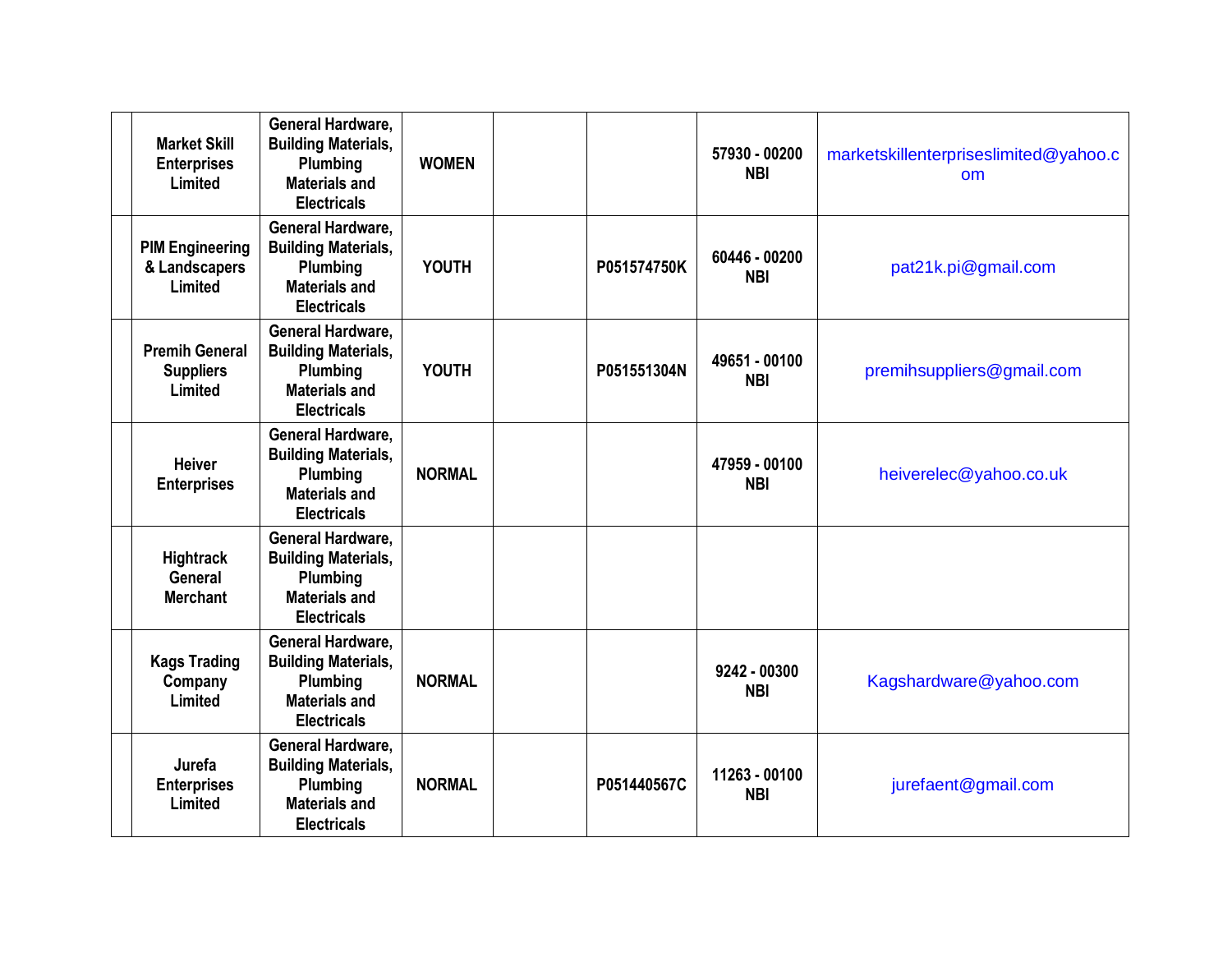| Kirindi<br>Hardware &<br><b>Tools</b>                       | General Hardware,<br><b>Building Materials,</b><br>Plumbing<br><b>Materials and</b><br><b>Electricals</b> | <b>NORMAL</b> | A003036893U | 53965 - 00200<br><b>NBI</b> | kirindihardware@yahoo.com   |
|-------------------------------------------------------------|-----------------------------------------------------------------------------------------------------------|---------------|-------------|-----------------------------|-----------------------------|
| Geofian<br><b>Engineering</b><br>Limited                    | General Hardware,<br><b>Building Materials,</b><br>Plumbing<br><b>Materials and</b><br><b>Electricals</b> | <b>YOUTH</b>  | P051508671R | 4495 - 00506<br><b>NBI</b>  | geofianengineering@         |
| <b>Virgo Holdings</b><br>Limited                            | General Hardware,<br><b>Building Materials,</b><br>Plumbing<br><b>Materials and</b><br><b>Electricals</b> | <b>YOUTH</b>  | P051306078I | 4041 - 00100<br><b>NBI</b>  | info@virgoholdings.co.ke    |
| <b>Five Heads</b><br><b>Enterprises</b>                     | General Hardware,<br><b>Building Materials,</b><br>Plumbing<br><b>Materials and</b><br><b>Electricals</b> | <b>YOUTH</b>  | A005158433P | 10055 00100<br><b>NBI</b>   | allan.ongonge@gmail.com     |
| <b>Delta Supplies</b><br>2000 (K) Limited                   | General Hardware,<br><b>Building Materials,</b><br>Plumbing<br><b>Materials and</b><br><b>Electricals</b> | <b>NORMAL</b> |             | 27630NBI                    | Delta.supplies200@gmail.com |
| <b>Deltec Electrical</b><br>& Mechanical<br><b>Services</b> | General Hardware,<br><b>Building Materials,</b><br>Plumbing<br><b>Materials and</b><br><b>Electricals</b> | <b>YOUTH</b>  |             | 62293 - 00200<br><b>NBI</b> | deltecelectrical3@gmail.com |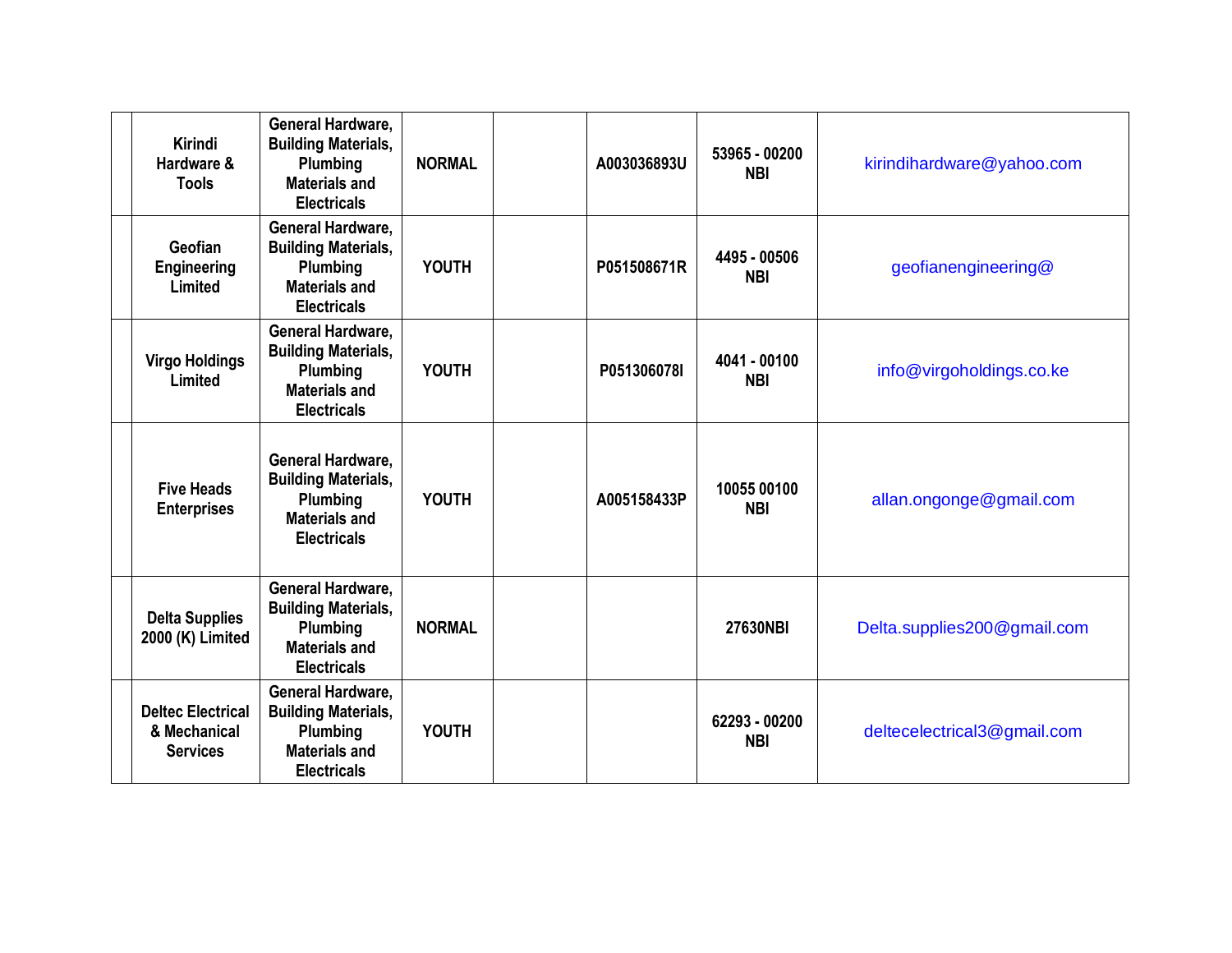| <b>Jase Trading</b>                              | General Hardware,<br><b>Building Materials,</b><br>Plumbing<br><b>Materials and</b><br><b>Electricals</b>        | <b>YOUTH</b>  |             | $17913 -$<br>00100NBI         | jasetrading@gmail.com       |
|--------------------------------------------------|------------------------------------------------------------------------------------------------------------------|---------------|-------------|-------------------------------|-----------------------------|
| <b>Unipon</b><br><b>Agencies</b>                 | General Hardware,<br><b>Building Materials,</b><br>Plumbing<br>Materials and<br><b>Electricals</b>               | <b>NORMAL</b> | A008267670F | 52222 - 00200<br><b>NBI</b>   | unipon@yahoo.com            |
| <b>Touchline</b><br><b>Electricals</b>           | General Hardware,<br><b>Building Materials,</b><br>Plumbing<br><b>Materials and</b><br><b>Electricals</b>        | <b>NORMAL</b> |             | $7385 -$<br>00200NBI          | hkigotho@yahoo.com          |
| Lincol<br><b>Enterprises</b>                     | General Hardware,<br><b>Building Materials,</b><br>Plumbing<br><b>Materials and</b><br><b>Electricals</b>        | <b>NORMAL</b> | A002940141L | 1260 - 00217<br><b>LIMURU</b> | lincolenterprises@gmail.com |
| Kajalex<br><b>Investments</b><br>Limited         | General Hardware,<br><b>Building Materials,</b><br>Plumbing<br><b>Materials and</b><br><b>Electricals</b>        | <b>WOMEN</b>  | P051539768C | 61188 - 00200<br><b>NBI</b>   | kajalexlimited@gmail.com    |
| <b>Rotex Supplies</b><br>and Services<br>Limited | <b>General Hardware.</b><br><b>Building Materials,</b><br>Plumbing<br><b>Materials and</b><br><b>Electricals</b> | <b>NORMAL</b> |             | 720 - 00605,<br><b>Uthiru</b> | rotexkk@gmail.com           |
| <b>Climate Tech</b><br>Limited                   | General Hardware,<br><b>Building Materials,</b><br>Plumbing<br><b>Materials and</b><br><b>Electricals</b>        | <b>YOUTH</b>  | P051470839C | 13359 - 00200<br><b>NBI</b>   | info@climate-tech.co.ke     |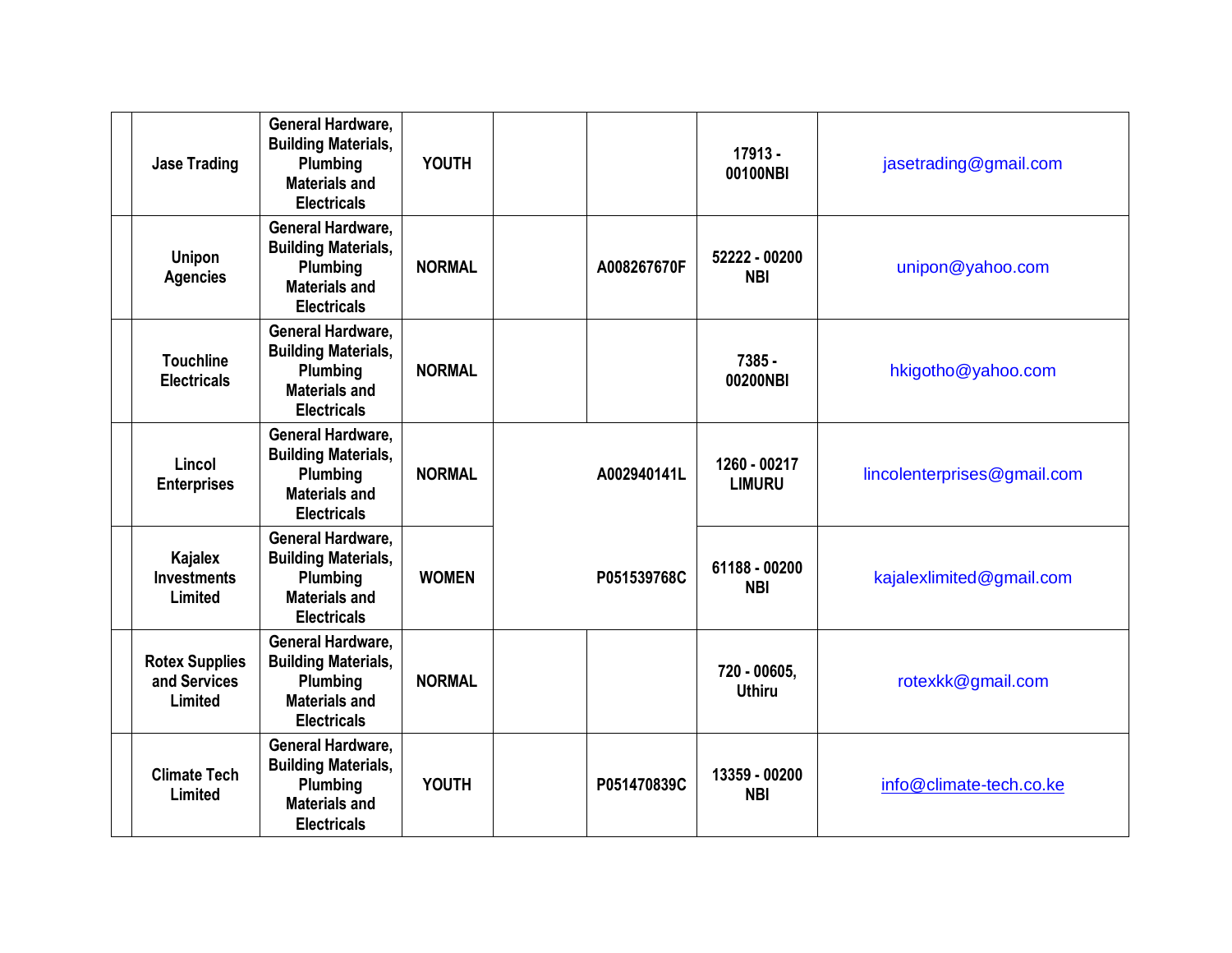| Evadun<br><b>Enterprises</b><br>Limited              | General Hardware,<br><b>Building Materials,</b><br>Plumbing<br><b>Materials and</b><br><b>Electricals</b>                     | <b>NORMAL</b> | P051392995R | 100299 - 00100<br><b>NBI</b> | sallymwikali14@gmail.com     |
|------------------------------------------------------|-------------------------------------------------------------------------------------------------------------------------------|---------------|-------------|------------------------------|------------------------------|
| <b>Reshaz General</b><br><b>Suppliers</b>            | General Hardware,<br><b>Building Materials,</b><br>Plumbing<br>Materials,<br>protective<br>clothing and<br><b>Electricals</b> | YOUTH         | A009039569J | 4204 - 00200<br><b>NBI</b>   | info@reshazengineering.co.ke |
| Sevechi<br><b>Enterprises</b>                        | General Hardware,<br><b>Building Materials,</b><br>Plumbing<br><b>Materials and</b><br><b>Electricals</b>                     | <b>YOUTH</b>  |             | 25126 - 00100<br><b>NBI</b>  | bgraceapiyo@gmail.com        |
| <b>Thomazen</b><br>Kenya                             | General Hardware,<br><b>Building Materials,</b><br>Plumbing<br><b>Materials and</b><br><b>Electricals</b>                     | <b>NORMAL</b> | P051096053C | 55824 -<br>00200NBI          | k@yahoo.com<br>thomazen      |
| <b>Migwatts</b><br><b>Enterprises</b>                | General Hardware,<br><b>Building Materials,</b><br>Plumbing<br><b>Materials and</b><br><b>Electricals</b>                     | <b>NORMAL</b> |             | 70199 - 00400<br><b>NBI</b>  | migwatts@yahoo.com           |
| <b>Premih General</b><br><b>Suppliers</b><br>Limited | General Hardware,<br><b>Building Materials,</b><br>Plumbing<br><b>Materials and</b><br><b>Electricals</b>                     |               | P051551304N | 49651 - 00100<br><b>NBI</b>  | premihsupplies@gmail.com     |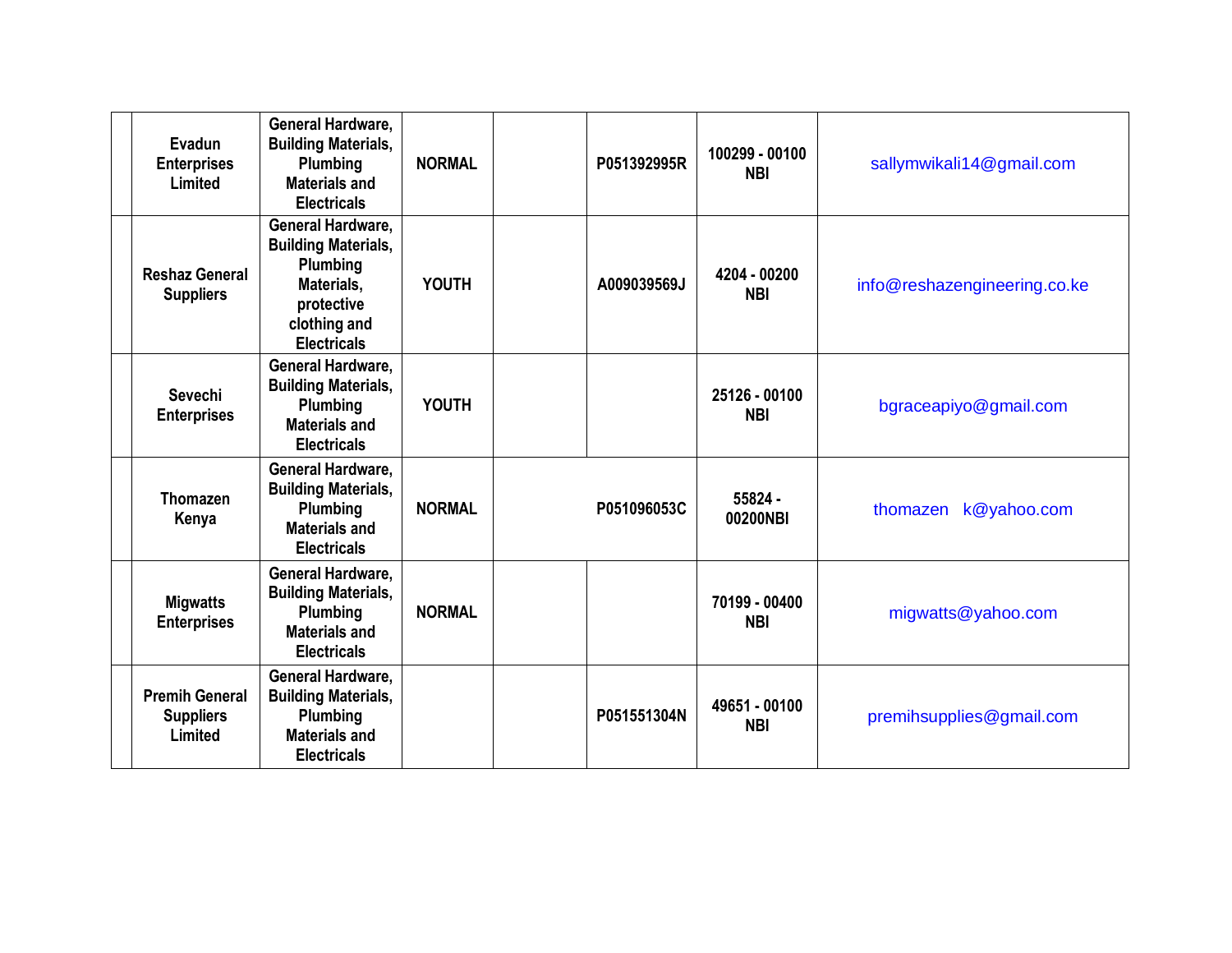| <b>Isatrine</b><br><b>Electrical</b>                            | <b>General Hardware,</b><br><b>Building Materials,</b><br>Plumbing<br><b>Materials and</b><br><b>Electricals</b> | <b>NORMAL</b> | A004320709D | 11959 - 00400<br><b>NBI</b> | isatrine22@gmail.com      |
|-----------------------------------------------------------------|------------------------------------------------------------------------------------------------------------------|---------------|-------------|-----------------------------|---------------------------|
| <b>Multiplex</b><br><b>Technical</b><br><b>Services Limited</b> | General Hardware,<br><b>Building Materials,</b><br>Plumbing<br><b>Materials and</b><br><b>Electricals</b>        | <b>WOMEN</b>  | P051400517J | 72781 - 00200<br><b>NBI</b> | multiplex2004@yahoo.com   |
| <b>Bixon General</b><br><b>Supplies</b>                         | General Hardware,<br><b>Building Materials,</b><br>Plumbing<br><b>Materials and</b><br><b>Electricals</b>        | <b>NORMAL</b> | A002758293P | $51393 -$<br>00100NBI       | bixtontw@yahoo.com        |
| <b>Jumit General</b><br><b>Supplies</b>                         | <b>General Hardware.</b><br><b>Building Materials,</b><br>Plumbing<br><b>Materials and</b><br><b>Electricals</b> | <b>YOUTH</b>  |             | $10301 -$<br>00400NBI       | judymorl@yahoo.com        |
| <b>The Sparkling</b><br><b>Touch Agencies</b>                   | General Hardware,<br><b>Building Materials,</b><br>Plumbing<br><b>Materials and</b><br><b>Electricals</b>        | <b>WOMEN</b>  |             | 19174 - 00100<br><b>NBI</b> | Touchsparklin@gmail.com   |
| <b>Gitumawa</b><br><b>Agencies</b>                              | <b>General Hardware,</b><br><b>Building Materials,</b><br>Plumbing<br><b>Materials and</b><br><b>Electricals</b> | <b>YOUTH</b>  |             | $8595 -$<br>00300NBI        | gitumwaagencies@gmail.com |
| <b>Jayan Electrical</b><br><b>Agencies</b>                      | General Hardware,<br><b>Building Materials,</b><br>Plumbing<br><b>Materials and</b><br><b>Electricals</b>        | <b>YOUTH</b>  | A007188429Y | 1683 - 20300<br><b>NBI</b>  | <b>NA</b>                 |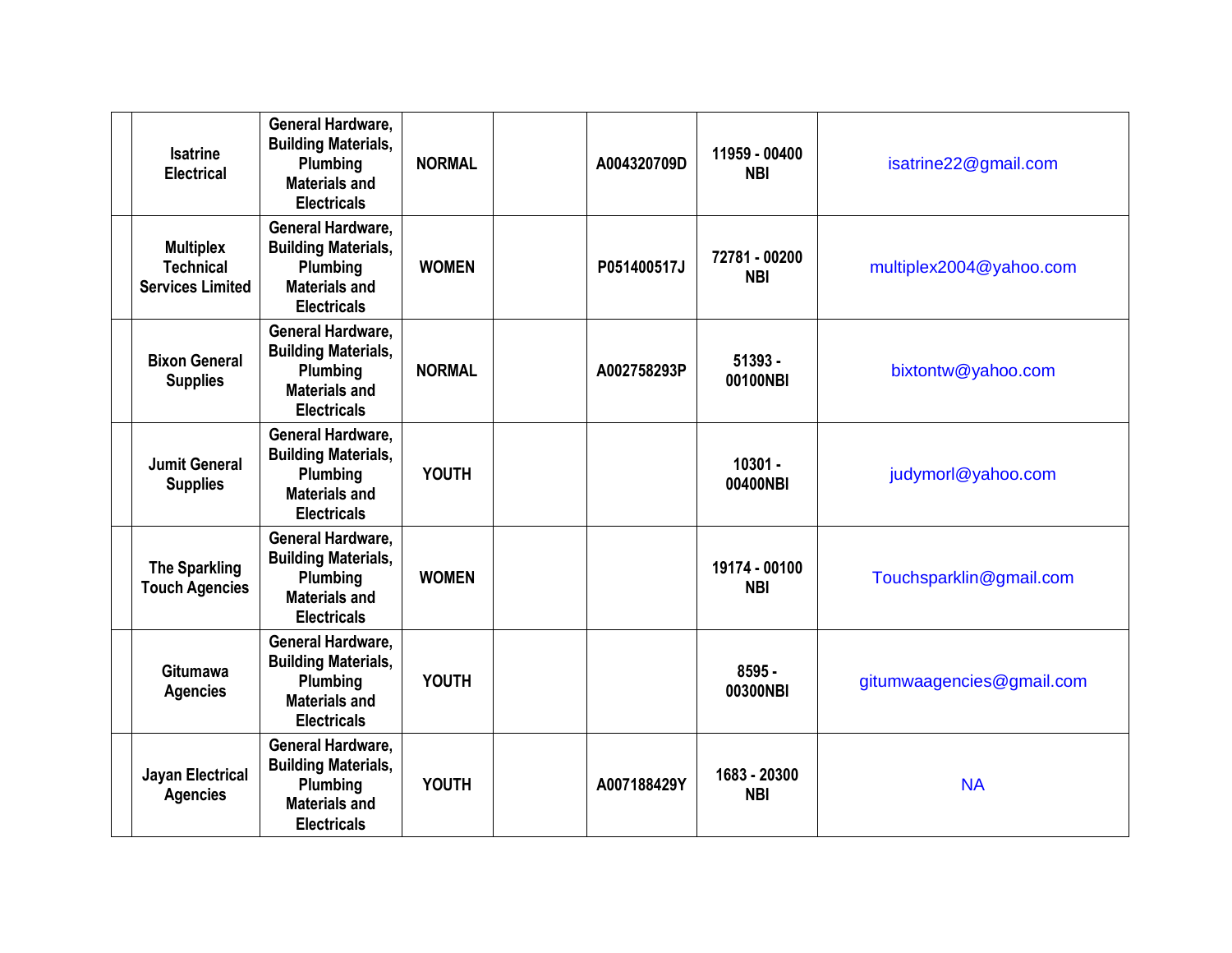| Grancy<br><b>Contractors</b><br>Limited                   | General Hardware,<br><b>Building Materials,</b><br>Plumbing<br><b>Materials and</b><br><b>Electricals</b>        | <b>WOMEN</b>  | P051448054K | 1513 - 00902<br><b>Kikuyu</b> | grancy2007@gmail.com        |
|-----------------------------------------------------------|------------------------------------------------------------------------------------------------------------------|---------------|-------------|-------------------------------|-----------------------------|
| <b>Starlight</b><br>General<br><b>Merchants</b>           | <b>General Hardware.</b><br><b>Building Materials,</b><br>Plumbing<br><b>Materials and</b><br><b>Electricals</b> | <b>NORMAL</b> | A002753059Z | 68322 - 00622<br><b>NBI</b>   | wanjikuclaire0@gmail.com    |
| <b>New Shakah</b><br><b>Electrical</b><br>Limited         | <b>General Hardware.</b><br><b>Building Materials,</b><br>Plumbing<br><b>Materials and</b><br><b>Electricals</b> | <b>NORMAL</b> | P051181242I | 254 - 00300 NBI               | newshakah15@gmail.com       |
| <b>Marksons</b><br><b>Suppliers</b><br>Limited            | General Hardware,<br><b>Building Materials,</b><br>Plumbing<br><b>Materials and</b><br><b>Electricals</b>        | <b>NORMAL</b> | P051134965C | 8988 - 00300<br><b>NBI</b>    | marksonssuppliers@gmail.com |
| <b>Colas East</b><br><b>Africa</b>                        | <b>Roof Repair</b><br><b>Materials</b>                                                                           | <b>NORMAL</b> |             | 46644 - 00100<br><b>NBI</b>   | clangat@colaskenya.co.ke.   |
| <b>Kenya Builders</b><br>& Concrete<br>Company<br>Limited | Prefabricated<br>building materials<br>(concrete blocks,<br>slabs, fencing<br>posts)                             | <b>NORMAL</b> |             | 46332 NBI                     | sales@kenyabuilders.co      |
| <b>Crown Berger</b><br><b>Kenya Limited</b>               | <b>Paints</b>                                                                                                    | <b>NORMAL</b> |             | 78848 - 00507<br><b>NBI</b>   | inquiries@crownberger.co.ke |
| <b>Mamba Tanks</b>                                        | <b>Suppliers of Water</b><br><b>Tanks</b>                                                                        | <b>NORMAL</b> |             | 73346 - 00200<br><b>NBI</b>   |                             |
| <b>Kentainers</b><br>Limited                              | <b>Suppliers of Water</b><br><b>Tanks</b>                                                                        | <b>NORMAL</b> |             |                               | info@kentainers.com         |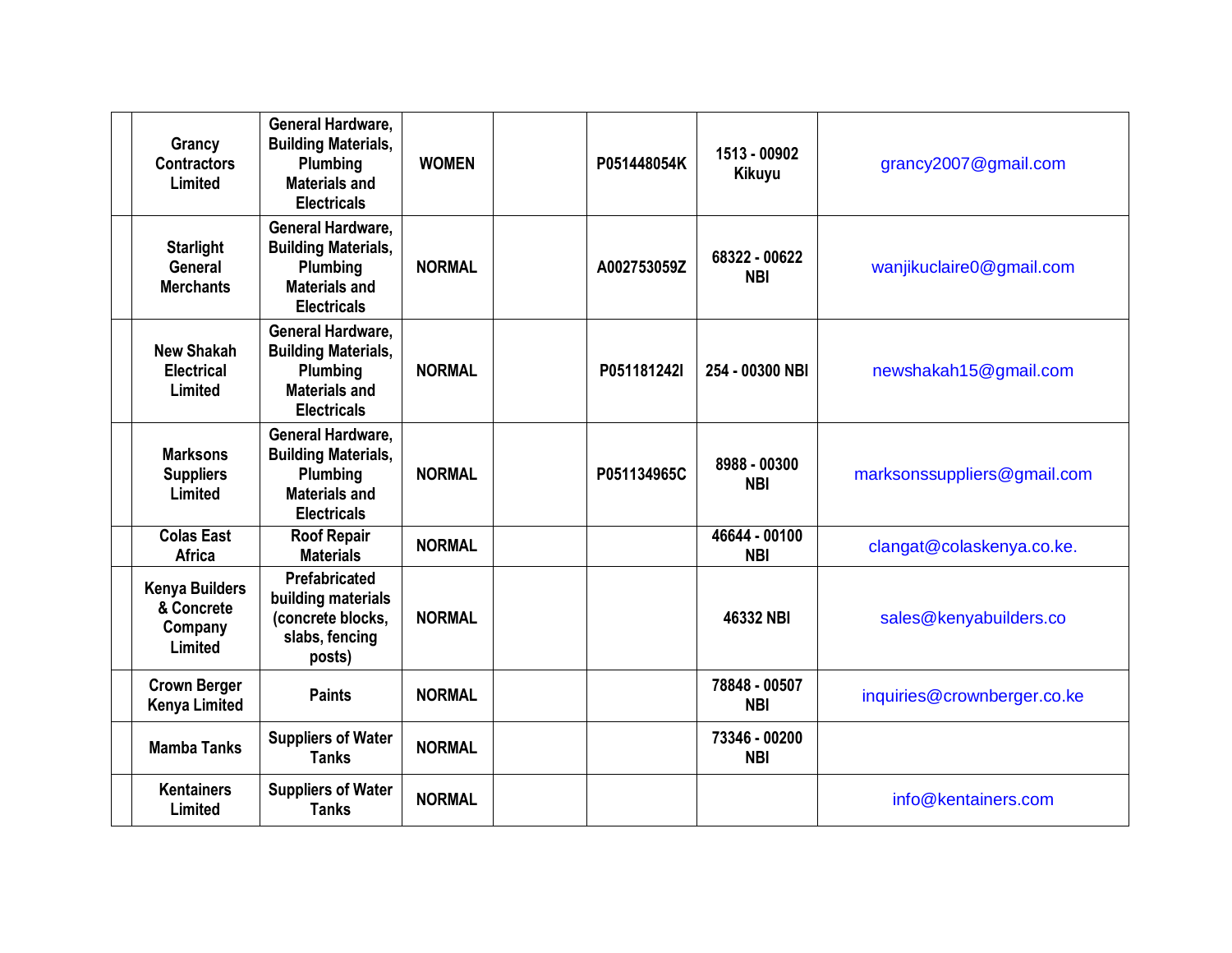| <b>Roto Moulders</b><br>Limited       | <b>Suppliers of Water</b><br><b>Tanks</b>                                                             | <b>NORMAL</b> |             | 26393 - 00504<br><b>NBI</b> | info@rotomoulders.com       |
|---------------------------------------|-------------------------------------------------------------------------------------------------------|---------------|-------------|-----------------------------|-----------------------------|
| <b>Poly Tanks</b><br>Limited          | <b>Suppliers of Water</b><br><b>Tanks</b>                                                             | <b>NORMAL</b> |             | 18027 - 00500<br><b>NBI</b> | info@polytankskenya.com     |
| <b>Nat Fire</b><br>Company<br>Limited | <b>Suppliers of</b><br><b>Firefighting</b><br>equipment Repair<br>and Service                         | <b>NORMAL</b> | P051520660Y | 60574 - 00200<br><b>NBI</b> | info@natfirecompany.co.ke   |
| <b>Afrisafe</b><br>Company<br>Limited | <b>Suppliers of</b><br>Occupational, Safe<br>ty & Protective<br><b>Products and</b><br><b>Uniform</b> | <b>NORMAL</b> |             | 7612 - 00200<br><b>NBI</b>  | martin@afrisafe.com         |
| <b>Zocom Limited</b>                  | <b>Suppliers of</b><br>Occupational, Safe<br>ty & Protective<br><b>Products and</b><br><b>Uniform</b> | <b>NORMAL</b> |             | 55967 - 00200<br><b>NBI</b> | zokil@nbnet.co.ke           |
| <b>Kema East</b><br><b>Africa Itd</b> | <b>Staff Uniforms</b>                                                                                 | <b>NORMAL</b> |             | 76651 - 00508<br><b>NBI</b> | kema@kema.co.ke             |
| <b>Nyals Kenya Ltd</b>                | <b>Staff Uniforms</b>                                                                                 | <b>NORMAL</b> |             | 49742 - 00100<br><b>NBI</b> |                             |
| <b>Lords Limited</b>                  | <b>Staff Uniforms</b>                                                                                 | <b>NORMAL</b> |             | 42473 - 00100<br><b>NBI</b> | lords@wananchi.com          |
| Primehood<br><b>Supplies</b>          | <b>Sports Uniforms</b><br>and Equipment                                                               | <b>NORMAL</b> |             | 5403 - 00200<br><b>NBI</b>  | primehoodsupplies@gmail.com |
| <b>Nairobi Sports</b><br><b>House</b> | <b>Sports Uniforms</b><br>and Equipment                                                               | <b>NORMAL</b> |             | 45458 - 00100<br><b>NBI</b> | info@nairobisportshouse.com |
| <b>SAI Sports</b><br>House            | <b>Sports Uniforms</b><br>and Equipment                                                               | <b>NORMAL</b> |             | 78770 - 00507<br><b>NBI</b> | info@saisportshouse.com     |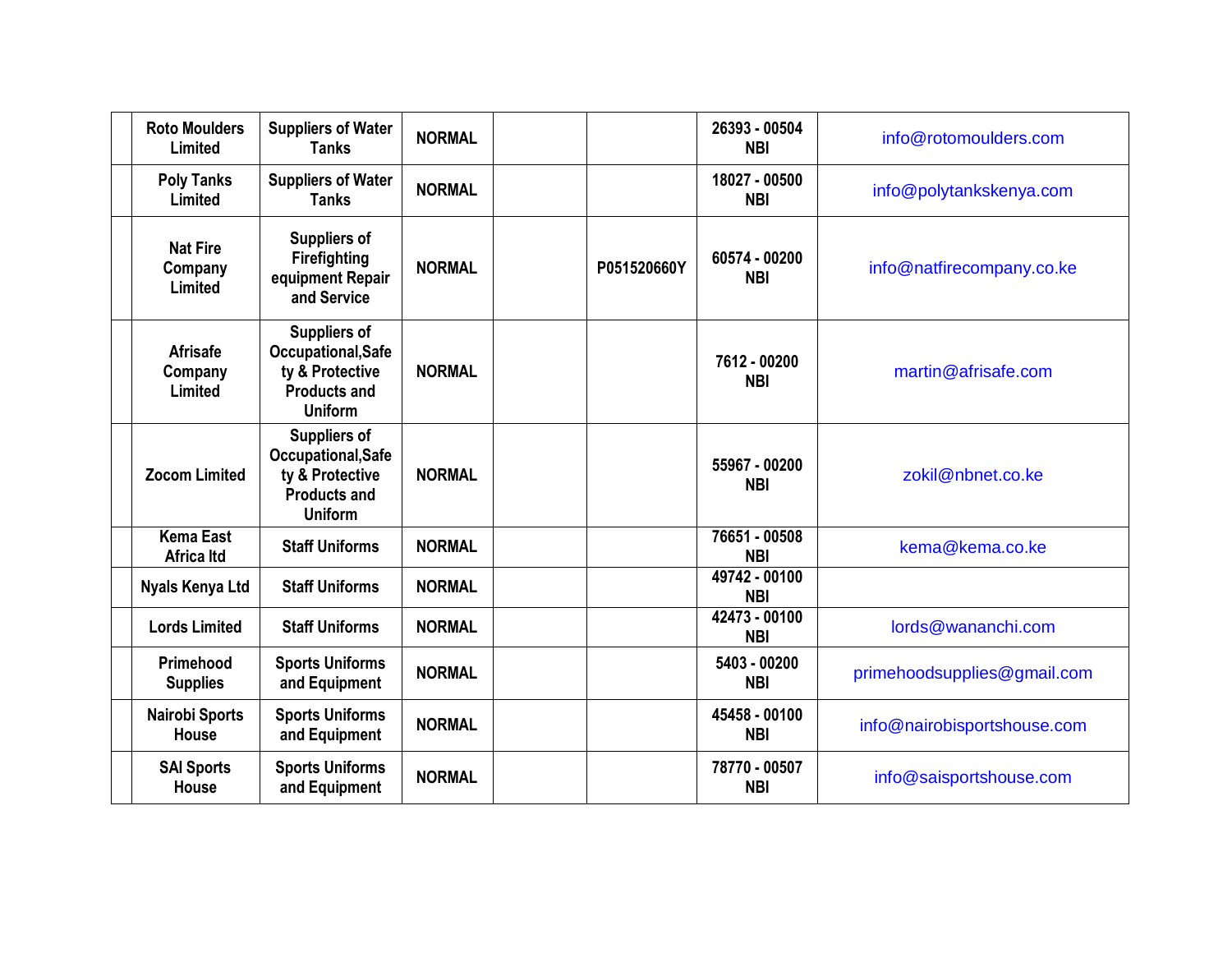| Igmellian                                | <b>General Office and</b><br><b>Information</b>                                          | <b>WOMEN</b>  | A004154285Q     | 537 - 00300 NBI              | igmelliane@gmail.com           |
|------------------------------------------|------------------------------------------------------------------------------------------|---------------|-----------------|------------------------------|--------------------------------|
| <b>Enterprises</b>                       | <b>Technology</b><br><b>Equipment</b>                                                    |               |                 |                              |                                |
| <b>Office</b><br><b>Technologies</b>     | <b>General Office and</b><br>Information<br><b>Technology</b><br>Equipment               | <b>NORMAL</b> |                 | 27574 - 00506<br><b>NBI</b>  | beena@officetechnologies.co.ke |
| <b>Clemline</b><br><b>Enterprises</b>    | <b>General Office and</b><br><b>Information</b><br><b>Technology</b><br><b>Equipment</b> | <b>YOUTH</b>  | P051371378D     | 5381 - 00600<br><b>NBI</b>   | clemilinent@gmail.com          |
| <b>Maxi Solutions</b>                    | <b>General Office and</b><br><b>Information</b><br><b>Technology</b><br>Equipment        | <b>YOUTH</b>  | A005503953<br>W | 4018 - 00100<br><b>NBI</b>   | solutionsmaxie@gmail.com       |
| Computech<br>Limited                     | <b>General Office and</b><br><b>Information</b><br><b>Technology</b><br><b>Equipment</b> | <b>NORMAL</b> |                 | 59789 - 00200<br><b>NBI</b>  | info@computechlimited.com      |
| <b>Harnssen Group</b><br>Limited         | <b>General Office and</b><br><b>Information</b><br><b>Technology</b><br><b>Equipment</b> | <b>YOUTH</b>  | P051538602F     | 15970 - 00100<br><b>NBI</b>  | info@harnssengroup.com         |
| <b>Web Silica</b><br><b>Technologies</b> | <b>General Office and</b><br><b>Information</b><br><b>Technology</b><br>Equipment        | <b>YOUTH</b>  | A004474799M     | 157 - 00217<br><b>LIMURU</b> | managementwebsilica@yahoo.com  |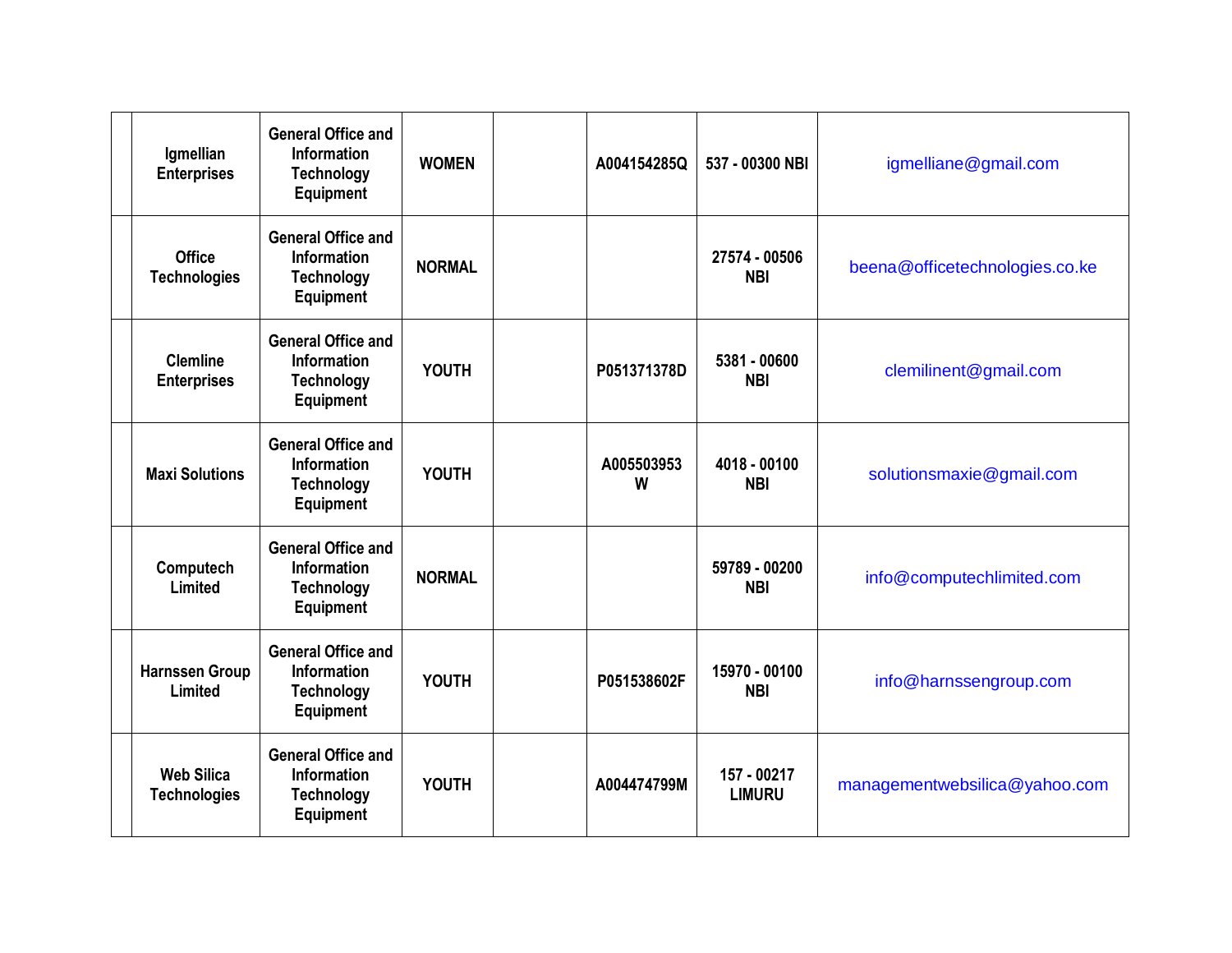| <b>Delltel</b><br><b>Technologies</b><br>Limited | <b>General Office and</b><br><b>Information</b><br><b>Technology</b><br><b>Equipment</b> | <b>NORMAL</b> | P051242251R | 1053 - 00100<br><b>NBI</b>  | dellteltechnologies@gmail.com |
|--------------------------------------------------|------------------------------------------------------------------------------------------|---------------|-------------|-----------------------------|-------------------------------|
| Computerways<br>Limited                          | <b>General Office and</b><br>Information<br><b>Technology</b><br><b>Equipment</b>        | <b>NORMAL</b> |             | 11696 - 00400               | cways@wananchi.com            |
| <b>Going Platinum</b>                            | <b>General Office and</b><br><b>Information</b><br><b>Technology</b><br><b>Equipment</b> | <b>YOUTH</b>  | A003137097X | 14555 - 00100<br><b>NBI</b> | goingplatinumke@gmail.com     |
| <b>Altech Kenya</b><br>Limited                   | <b>General Office and</b><br><b>Information</b><br><b>Technology</b><br><b>Equipment</b> | <b>NORMAL</b> |             | 2359 - 00606<br><b>NBI</b>  | sales@altechkenya.co.ke       |
| <b>MFI Document</b><br><b>Solutions</b>          | <b>General Office and</b><br><b>Information</b><br><b>Technology</b><br><b>Equipment</b> | <b>NORMAL</b> |             | 49160 - 00100<br><b>NBI</b> | c.siakilo@groupmfi.com        |
| <b>XRX</b>                                       | <b>General Office and</b><br><b>Information</b><br><b>Technology</b><br><b>Equipment</b> | <b>NORMAL</b> | P051214431Z | 27346 - 00100<br><b>NBI</b> | xrxtechnologies.co.ke         |
| <b>Nasa Office</b><br><b>Technologies</b>        | <b>General Office and</b><br><b>Information</b><br><b>Technology</b><br><b>Equipment</b> | <b>WOMEN</b>  | A003319462Z | 5,530.00                    | nasaplace@yahoo.com           |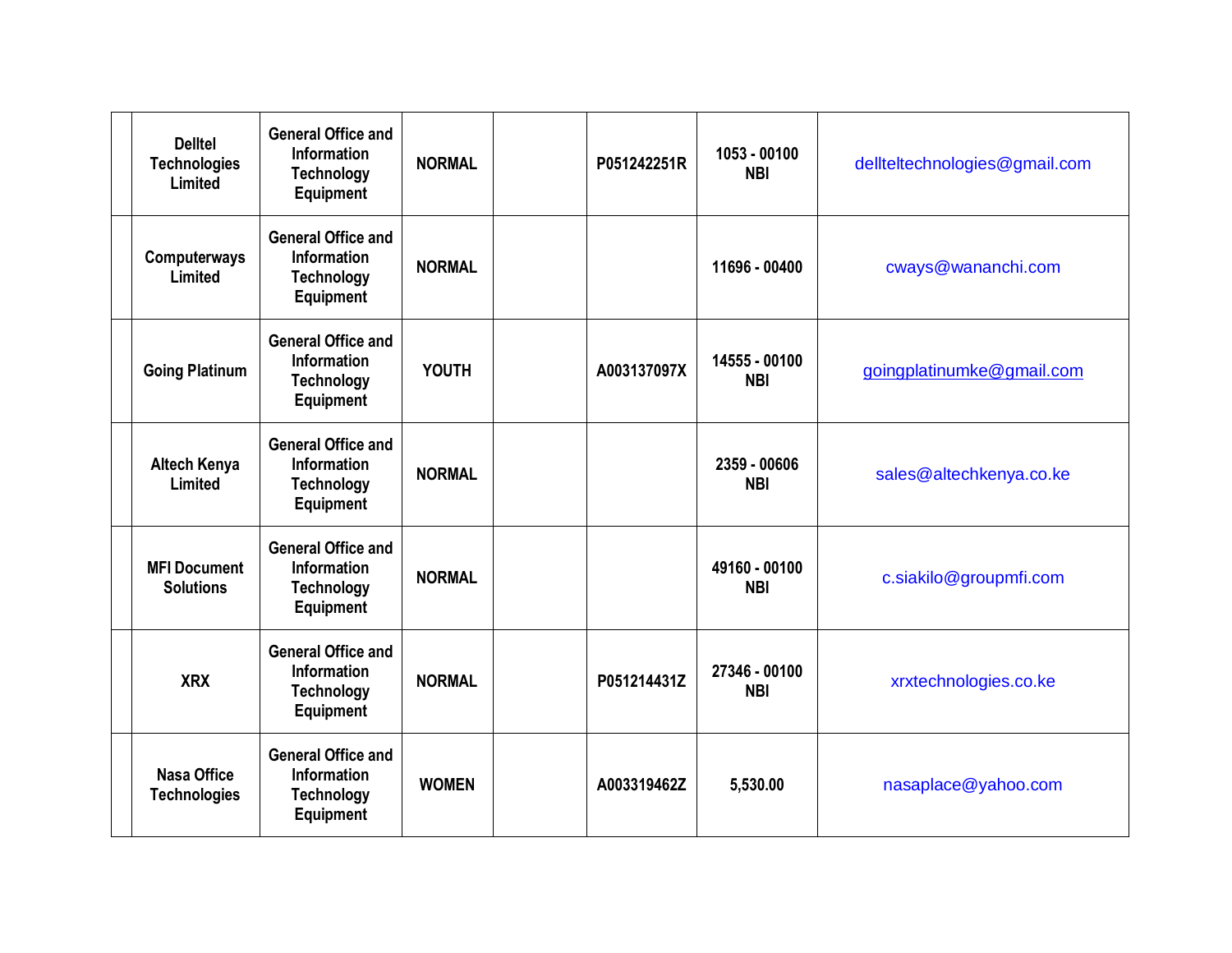| <b>Xtranet</b>                                                                            | <b>General Office and</b><br><b>Information</b><br><b>Technology</b><br><b>Equipment</b> | <b>NORMAL</b> |             | 27346 - 00100<br><b>NBI</b> | info@xtranet.co.ke         |
|-------------------------------------------------------------------------------------------|------------------------------------------------------------------------------------------|---------------|-------------|-----------------------------|----------------------------|
| Capytech<br><b>Supplies</b>                                                               | <b>General Office and</b><br>Information<br><b>Technology</b><br>Equipment               | <b>YOUTH</b>  | P051416787T | 29420 - 00100<br><b>NBI</b> | capytechsupplies@gmail.com |
| The Copy Cat<br>Limited                                                                   | <b>General Office and</b><br><b>Information</b><br><b>Technology</b><br><b>Equipment</b> | <b>NORMAL</b> |             | 49872 - 00100<br><b>NBI</b> | jkimotho@copycatltd.com    |
| <b>Circuit Business</b><br>Systems (K)<br>Limited                                         | <b>General Office and</b><br><b>Information</b><br><b>Technology</b><br>Equipment        | <b>NORMAL</b> |             | 48867 - 00100<br><b>NBI</b> | md@cbskenya.com            |
| <b>Munishram</b><br><b>International</b><br><b>Business</b><br><b>Machines</b><br>Limited | <b>General Office and</b><br><b>Information</b><br><b>Technology</b><br>Equipment        | <b>NORMAL</b> | P000612858Y | 46667 - 00100<br><b>NBI</b> | aziz@munishram.com         |
| <b>Pong Agencies</b><br>Limited                                                           | <b>General Office and</b><br><b>Information</b><br><b>Technology</b><br><b>Equipment</b> | <b>NORMAL</b> |             | 60087 - 00200<br><b>NBI</b> | pongkenya@yahoo.com        |
| <b>Pluton ICT</b><br>Limited                                                              | <b>General Office and</b><br><b>Information</b><br><b>Technology</b><br>Equipment        | <b>NORMAL</b> |             | 67969 - 00200<br><b>NBI</b> | pluton@todays.co.ke        |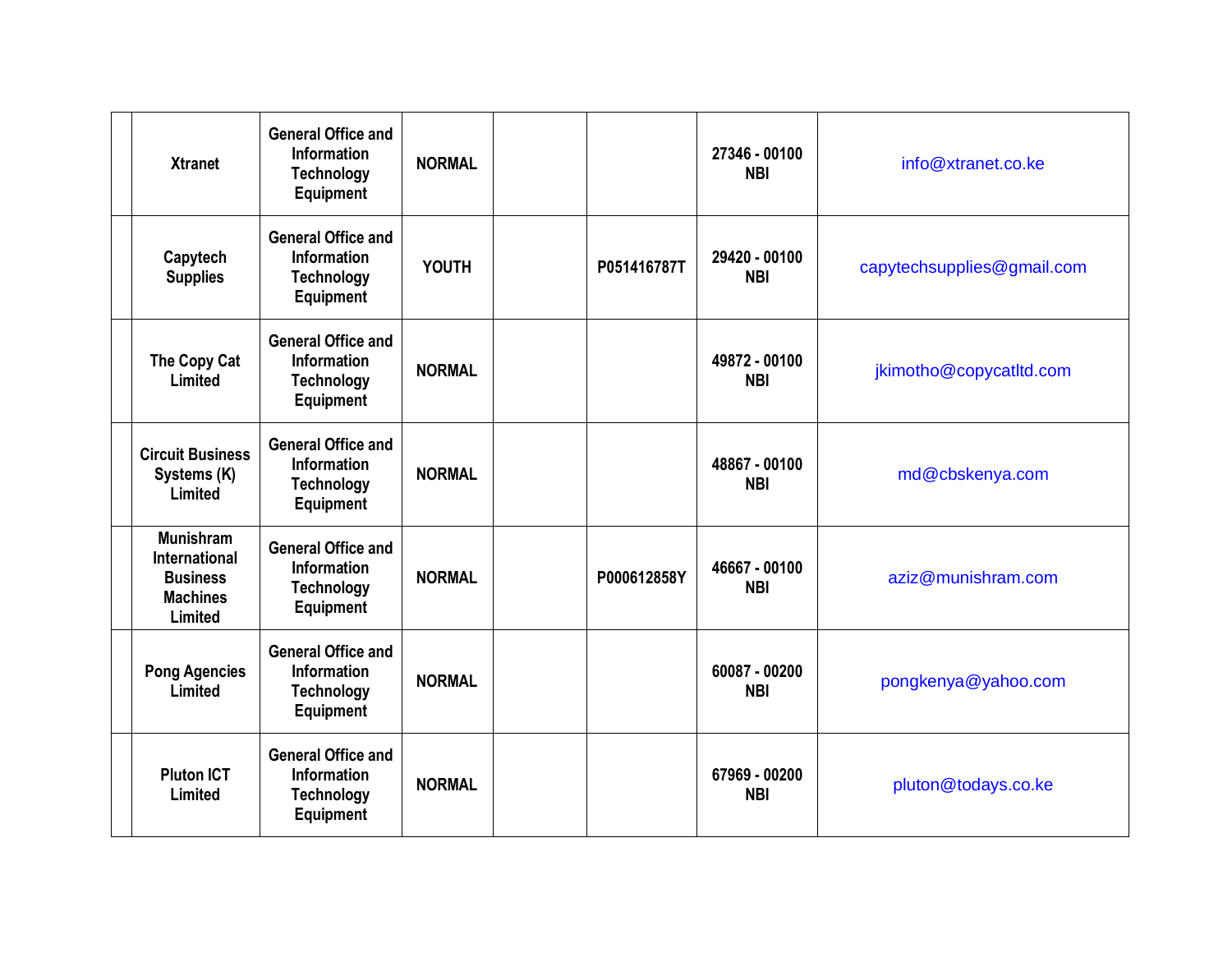| <b>Technology</b><br><b>Today</b>                              | <b>General Office and</b><br><b>Information</b><br><b>Technology</b><br><b>Equipment</b> | <b>NORMAL</b>         |             | 66163 - 00800<br><b>NBI</b>  | anthonyc@tech-today.com          |
|----------------------------------------------------------------|------------------------------------------------------------------------------------------|-----------------------|-------------|------------------------------|----------------------------------|
| <b>Tamalink</b><br><b>Communication</b><br>s                   | <b>General Office and</b><br>Information<br><b>Technology</b><br>Equipment               | <b>WOMEN</b>          | A004068858F | 16081 - 00100<br><b>NBI</b>  | tamalinkcommunications@gmail.com |
| <b>Cellnet</b>                                                 | <b>General Office and</b><br><b>Information</b><br><b>Technology</b><br><b>Equipment</b> | <b>NORMAL</b>         |             | 75963 - 00200<br><b>NBI</b>  | cellnet@doshigroup.com           |
| <b>Nairobi</b><br><b>Projectors</b><br><b>Services Limited</b> | <b>General Office and</b><br><b>Information</b><br><b>Technology</b><br>Equipment        | <b>NORMAL</b>         |             | 75832 - 00200<br><b>NBI</b>  | nairobiprojectors@inbox.com      |
| <b>Pillar Audio</b><br><b>Visual Services</b>                  | <b>General Office and</b><br><b>Information</b><br><b>Technology</b><br><b>Equipment</b> | <b>NORMAL</b>         | P051536349N | 14392 - 00100<br><b>NBI</b>  | pillaraudio@yahoo.com            |
| Simplereach<br><b>Enterprises</b>                              | <b>General Office and</b><br><b>Information</b><br><b>Technology</b><br><b>Equipment</b> | <b>DISABILIT</b><br>Y | A002649162G | 187854 - 00100<br><b>NBI</b> | simplereachenterprises@gmail.com |
| Lodajots<br><b>Enterprises</b><br>Limited                      | <b>General Office and</b><br><b>Information</b><br><b>Technology</b><br>Equipment        | <b>WOMEN</b>          |             | 5018 - 00200<br><b>NBI</b>   | lodajots@yahoo.com               |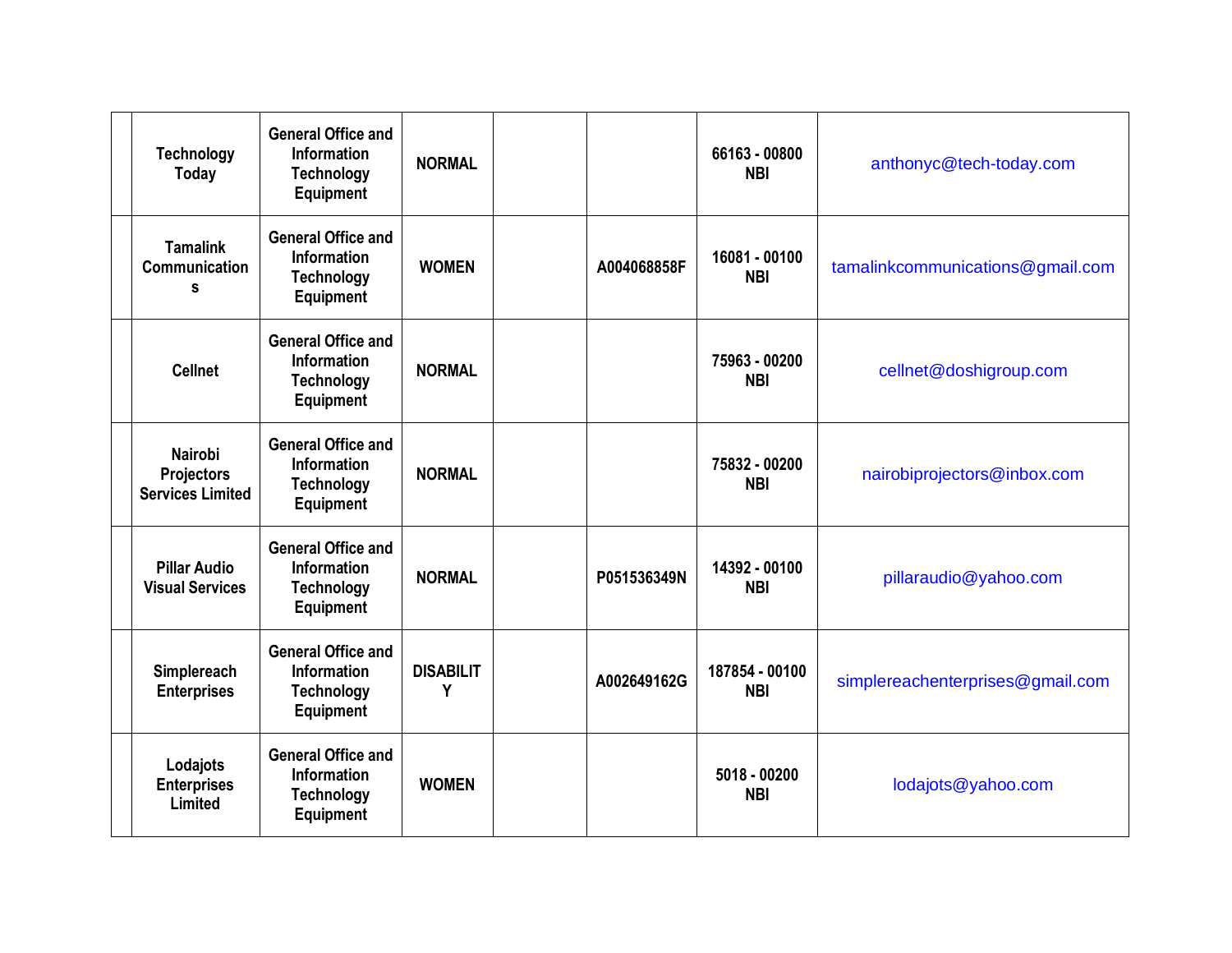| <b>Ace Audio</b><br><b>Visual Services</b>      | <b>General Office and</b><br><b>Information</b><br><b>Technology</b><br><b>Equipment</b> | <b>NORMAL</b>                                          |                 | 30741 - 00100               | ace@aceav.coke            |
|-------------------------------------------------|------------------------------------------------------------------------------------------|--------------------------------------------------------|-----------------|-----------------------------|---------------------------|
| <b>Rick Office</b><br><b>Solutions</b>          | <b>General Office and</b><br><b>Information</b><br><b>Technology</b><br><b>Equipment</b> | <b>NORMAL</b>                                          |                 | $52191 -$<br>00200NBI       | info@rickosolutions.co.ke |
| <b>Mentor Systems</b>                           | <b>General Office and</b><br><b>Information</b><br><b>Technology</b><br><b>Equipment</b> | <b>NORMAL</b>                                          | A002936789<br>W | 11465 -<br>00400NBI         | mentorsystems@hotmail.com |
|                                                 |                                                                                          |                                                        |                 |                             |                           |
| <b>Bayete Holdings</b>                          | <b>General Office and</b><br><b>Information</b><br><b>Technology</b><br><b>Equipment</b> | <b>PERSONS</b><br><b>WITH</b><br><b>DISABILIT</b><br>Y | P051446602Y     | 19042 - 00501<br><b>NBI</b> | bayeteholdings@gmail.com  |
| <b>Belmaks</b><br><b>Enterprises</b><br>Limited | <b>General Office and</b><br><b>Information</b><br><b>Technology</b><br><b>Equipment</b> | <b>YOUTH</b>                                           |                 | 61 NAND<br><b>HILLS</b>     | belmaaks@gmail.com        |
| <b>Easy Biz</b><br><b>Solutions</b>             | <b>General Office and</b><br><b>Information</b><br><b>Technology</b><br>Equipment        | <b>YOUTH</b>                                           |                 | 67256 - 00200<br><b>NBI</b> | easybiz254@gmail.com      |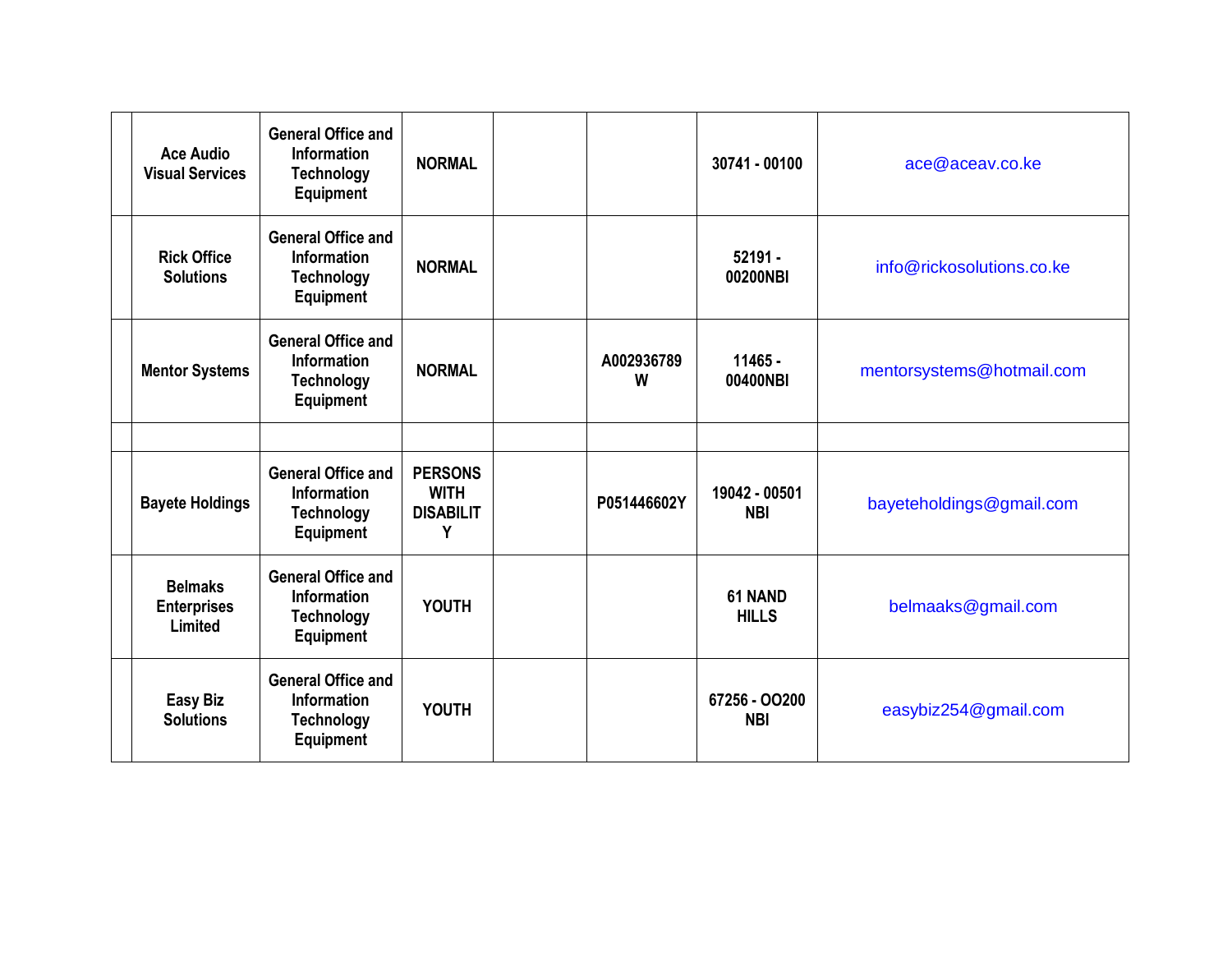| <b>Welstar General</b><br><b>Supplies</b>          | <b>General Office and</b><br><b>Information</b><br><b>Technology</b><br><b>Equipment</b> | <b>YOUTH</b>        | A006191049F | 10930 - 00400<br><b>NBI</b>  | welstargeneralsupplies@gmail.com  |
|----------------------------------------------------|------------------------------------------------------------------------------------------|---------------------|-------------|------------------------------|-----------------------------------|
| <b>Toshiba Max</b><br>Limited                      | <b>General Office and</b><br>Information<br><b>Technology</b><br><b>Equipment</b>        | <b>YOUTH</b>        | P051230469Y | 23827 - 00100<br><b>NBI</b>  | sales@toshibamax.com              |
| <b>Asantewaa</b><br><b>Enterprises</b><br>Limited  | <b>General Office and</b><br><b>Information</b><br><b>Technology</b><br><b>Equipment</b> | <b>YOUTH</b>        |             | 43837 - 00100<br><b>NBI</b>  | asantewaaenterprisesItd@gmail.com |
| <b>Venus Global</b><br><b>Merchants</b><br>Limited | <b>General Office and</b><br>Information<br><b>Technology</b><br><b>Equipment</b>        | <b>YOUTH</b>        |             | 103992 - 00101<br><b>NBI</b> | gvenusmerchants@gmail.com         |
| <b>Network Four</b><br>Limited                     | <b>General Office and</b><br><b>Information</b><br><b>Technology</b><br><b>Equipment</b> | <b>NORMAL</b>       |             | 48987 NBI                    | sales@network4.co.ke              |
| <b>Bright</b><br><b>Technologies</b><br>Limited    | <b>General Office and</b><br>Information<br><b>Technology</b><br><b>Equipment</b>        | <b>NORMAL</b>       |             | 19706 - 00100<br><b>NBI</b>  | sales@bright.co.ke                |
| Fiona<br><b>Enterprises</b>                        | <b>General Office and</b><br>Information<br><b>Technology</b><br><b>Equipment</b>        | 62542 -<br>00200NBI |             | 62542 - 00200<br><b>NBI</b>  | fionaenterprises20@gmail.com      |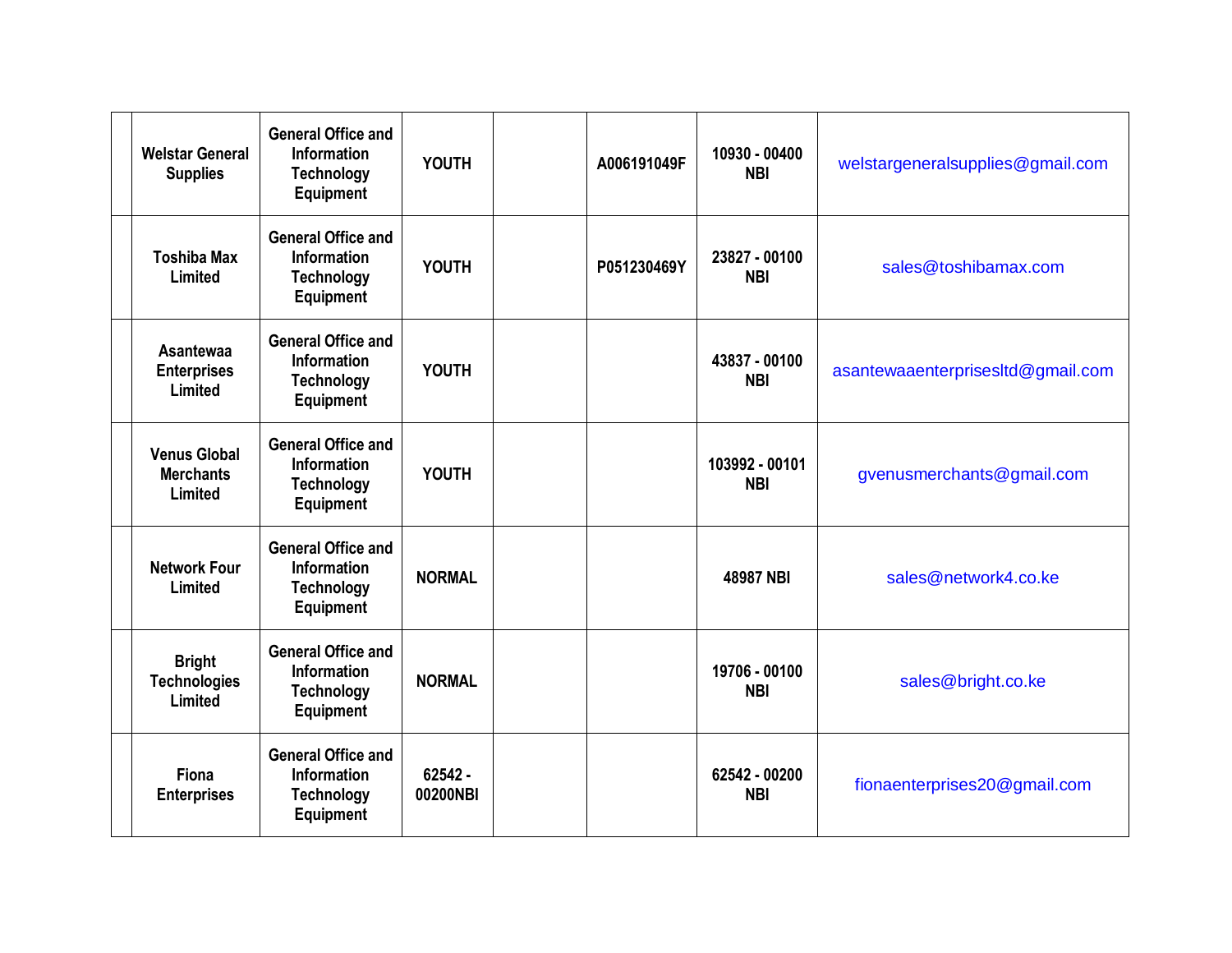| <b>CYI-COM</b><br><b>Technology</b><br>Limited        | <b>General Office and</b><br><b>Information</b><br><b>Technology</b><br>Equipment                                                                | <b>YOUTH</b>    |             | $6911 -$<br>00300NBI        | cycomtechnology@gmail.cocom<br>info@cyi-com.co.ke |
|-------------------------------------------------------|--------------------------------------------------------------------------------------------------------------------------------------------------|-----------------|-------------|-----------------------------|---------------------------------------------------|
| <b>Delltech</b><br><b>Systems</b><br><b>Solutions</b> | <b>General Office and</b><br><b>Information</b><br><b>Technology</b><br><b>Equipment</b>                                                         | <b>YOUTH</b>    | A004299977S | 33092 - 00600<br><b>NBI</b> | gldraf@gmail.com                                  |
| <b>Wantec</b><br>Computer<br><b>Services</b>          | <b>General Office and</b><br><b>Information</b><br><b>Technology</b><br><b>Equipment</b>                                                         | <b>NORMAL</b>   | A002273007B | 5894 - 00200<br><b>NBI</b>  | wanteccomputer@yahoo.com                          |
| <b>ECO Supplies</b>                                   | <b>General Office and</b><br><b>Information</b><br><b>Technology</b><br><b>Equipment</b>                                                         | <b>YOUTH</b>    |             | 26284 -<br>00100NBI         | ecosupplies@gmail.com                             |
| <b>Baytime Limited</b>                                | <b>General office and</b><br><b>Information</b><br>technology<br>equipment,<br>security systems,<br>electricals and<br>electronic<br>accessories | <b>YOUTH</b>    | P051525984V | $53717 -$<br>00200NBI       | baytimelimited@gmail.com                          |
| <b>Fine Print</b><br><b>Solutions</b><br>Limited      | <b>General Printing</b><br><b>Services</b>                                                                                                       | <b>DISABLED</b> | P051431956B | 12200 - 00100<br><b>NBI</b> | fineprintsolutions@gmail.com                      |
| <b>Printfine</b><br><b>Solutions</b><br>Limited       | <b>General Printing</b><br><b>Services</b>                                                                                                       | <b>YOUTH</b>    |             | 14490 - 00800<br><b>NBI</b> | cleopas_muasa@yahoo.com                           |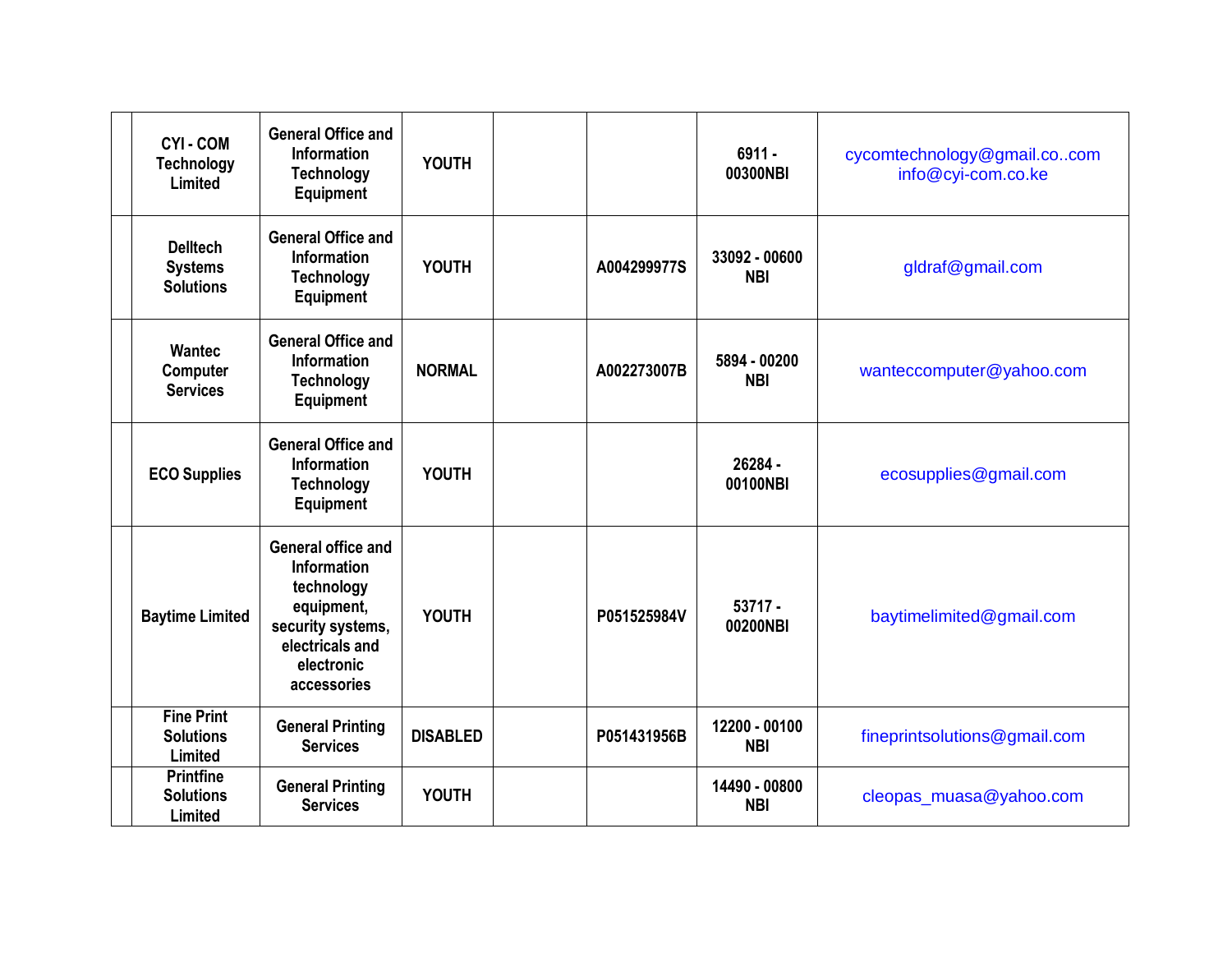| <b>Colour Print</b><br>Limited                                              | <b>General Printing</b><br><b>Services</b>                               | <b>NORMAL</b> |             | 44466 - 00100<br><b>NBI</b> | info@colourprint.co.ke         |
|-----------------------------------------------------------------------------|--------------------------------------------------------------------------|---------------|-------------|-----------------------------|--------------------------------|
| Soloh<br><b>Worldwide Inter</b><br>- Enterprises<br>Limited                 | <b>General Printing</b><br><b>Services</b>                               | <b>NORMAL</b> |             | 1868 - 00100<br><b>NBI</b>  | info@soloworld.co.ke           |
| <b>Impress</b><br><b>Communication</b><br>s Printers &<br><b>Stationers</b> | <b>General Printing</b><br><b>Services</b>                               | <b>NORMAL</b> |             | 12687 - 00400<br><b>NBI</b> | admin@impress.co.ke            |
| <b>Preview Printers</b><br>and Stationers                                   | <b>General Printing</b><br><b>Services</b>                               | <b>NORMAL</b> |             | 59778 - 00200<br><b>NBI</b> | previewprinters@yahoo.com      |
| <b>Ramco Printing</b><br><b>Works Limited</b>                               | <b>General Printing</b><br><b>Services</b>                               | <b>NORMAL</b> |             | 27750 - 00506<br><b>NBI</b> | agnes@printing.ramco-group.com |
| <b>Modern</b><br>Lithographics<br>(K) Limited                               | <b>General Printing</b><br><b>Services</b>                               | <b>NORMAL</b> |             | 52810 - 00200<br><b>NBI</b> | modern@nbi.ispkenya.com        |
| <b>Morven Kester</b><br>(EA)                                                | <b>General Printing</b><br><b>Services</b>                               | <b>NORMAL</b> |             | 11050 - 00100<br>nbi        | info@morvenkester.com          |
| <b>Intermass</b><br><b>Stationers &amp;</b><br><b>Printers Limted</b>       | <b>General Printing</b><br><b>Services</b>                               | <b>WOMEN</b>  |             | 59242 - 00200<br><b>NBI</b> | info@intermass.co.ke           |
| <b>Highway Stores</b><br>& Equipments                                       | <b>General Printing</b><br><b>Services</b>                               | <b>WOMEN</b>  | A001389966N | 9140 - 00300<br><b>NBI</b>  | wimper2014@gmail.com           |
| <b>Columbus</b><br>Printing<br><b>Industries</b><br>Limited                 | <b>General Printing</b><br><b>Services</b>                               | <b>WOMEN</b>  | P051458521F | 1868 - 00100<br><b>NBI</b>  | columbusprintltd@gmail.com     |
| Igmellian<br><b>Enterprises</b>                                             | <b>General Printing</b><br>Services,<br>branding and<br>general supplies | <b>WOMEN</b>  | A004154285Q | 41584 - 00100<br><b>NBI</b> | igmellian@gmail.com            |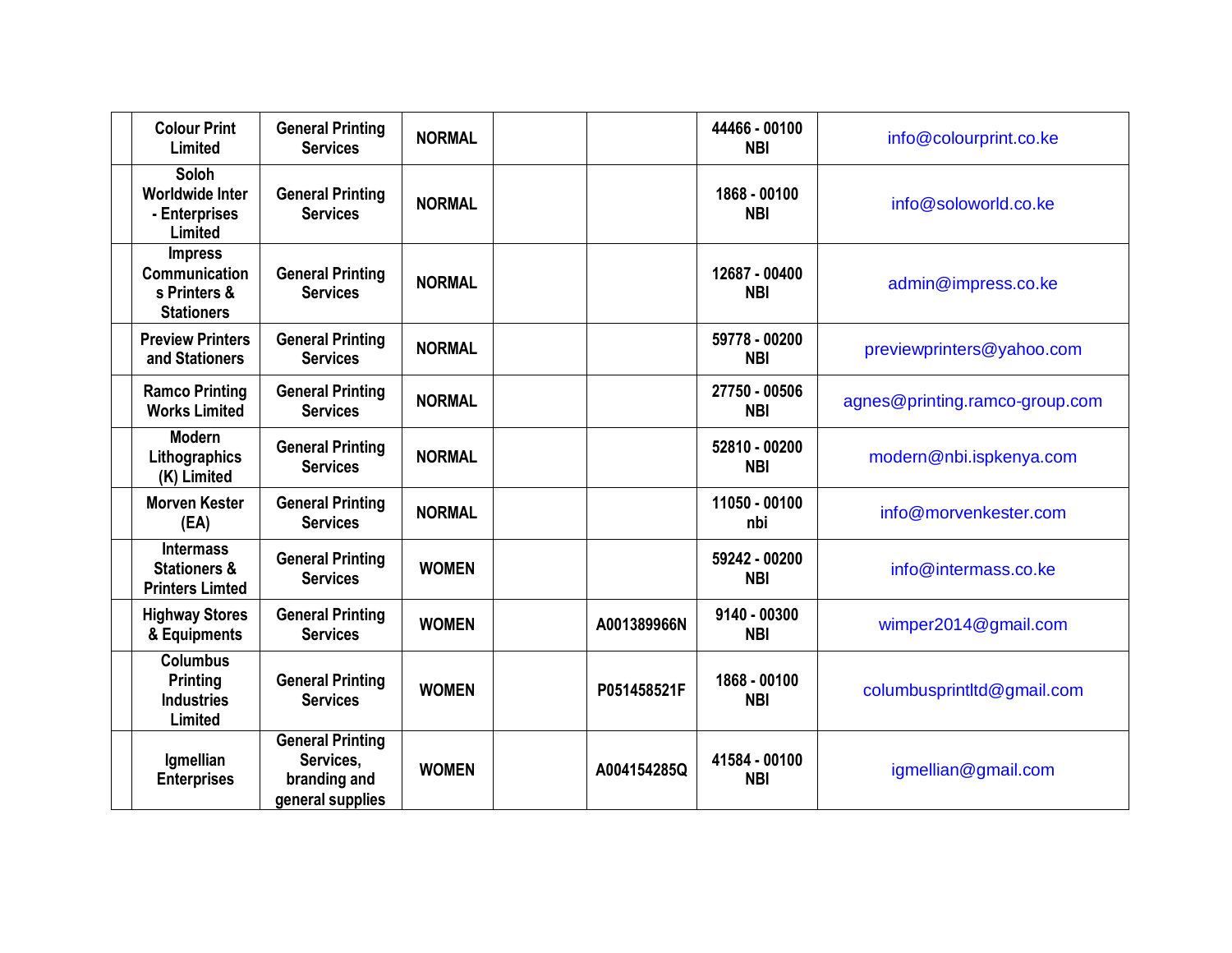| Fredstar<br><b>Enterprises</b>                  | <b>General Printing</b><br>Services,<br>branding and<br>general supplies | <b>YOUTH</b>    | A008254993G | 65188 - 00618<br><b>NBI</b>  | fredstarenterprises@gmail.com |
|-------------------------------------------------|--------------------------------------------------------------------------|-----------------|-------------|------------------------------|-------------------------------|
| Woodynat<br><b>Designers</b><br>Limited         | <b>General Printing</b><br>Services,<br>branding and<br>general supplies | <b>YOUTH</b>    | P051318564M | 28113 - 00100<br><b>NBI</b>  | woodynatdesigners12@gmail.com |
| Jentyflux<br><b>Enterprises</b><br>Limited      | <b>General Printing</b><br>Services.<br>branding and<br>general supplies | <b>WOMEN</b>    | P051220281R | 102931 - 00101<br><b>NBI</b> | info@jentyflux.co.ke          |
| <b>Unified Colours</b><br>Limited               | <b>General Printing</b><br>Services,<br>branding and<br>general supplies | <b>YOUTH</b>    | P051537041E | 10689 - 00200<br><b>NBI</b>  | sales@unifiedcolours.com      |
| Kebarubo<br>Interprise                          | <b>General Printing</b><br>Services,<br>branding and<br>general supplies | <b>DISABLED</b> | P051503342V | 62442 - 00200<br><b>NBI</b>  | kebarubo@gmail.com            |
| <b>DAO</b><br><b>Investments</b><br>Limited     | <b>General Printing</b><br><b>Services</b>                               | <b>YOUTH</b>    |             | 61192 - 00200<br><b>NBI</b>  | info@dao.co.ke                |
| Kezymaka<br><b>Trading</b>                      | <b>General Printing</b><br>Services,<br>branding and<br>general supplies | <b>YOUTH</b>    | A003964935G | 18198 - 00100<br><b>NBI</b>  | kezymaka@gmail.com            |
| <b>Himex</b><br><b>Investments</b>              | <b>General Printing</b><br><b>Services</b>                               | <b>YOUTH</b>    | P051408755O | $6301 - 00200$               | info.hemix@gmail.com          |
| <b>Mileva Solutions</b>                         | <b>General Printing</b><br><b>Services</b>                               | <b>YOUTH</b>    |             | 70809 - 00400<br><b>NBI</b>  | milevasolutions@gmail.com     |
| <b>Ediface</b><br><b>Enterprises</b><br>Limited | <b>General Printing</b><br><b>Services</b>                               | <b>YOUTH</b>    | P051391353W | 74592 - 00200<br><b>NBI</b>  | edifaceenterprise@yahoo.com   |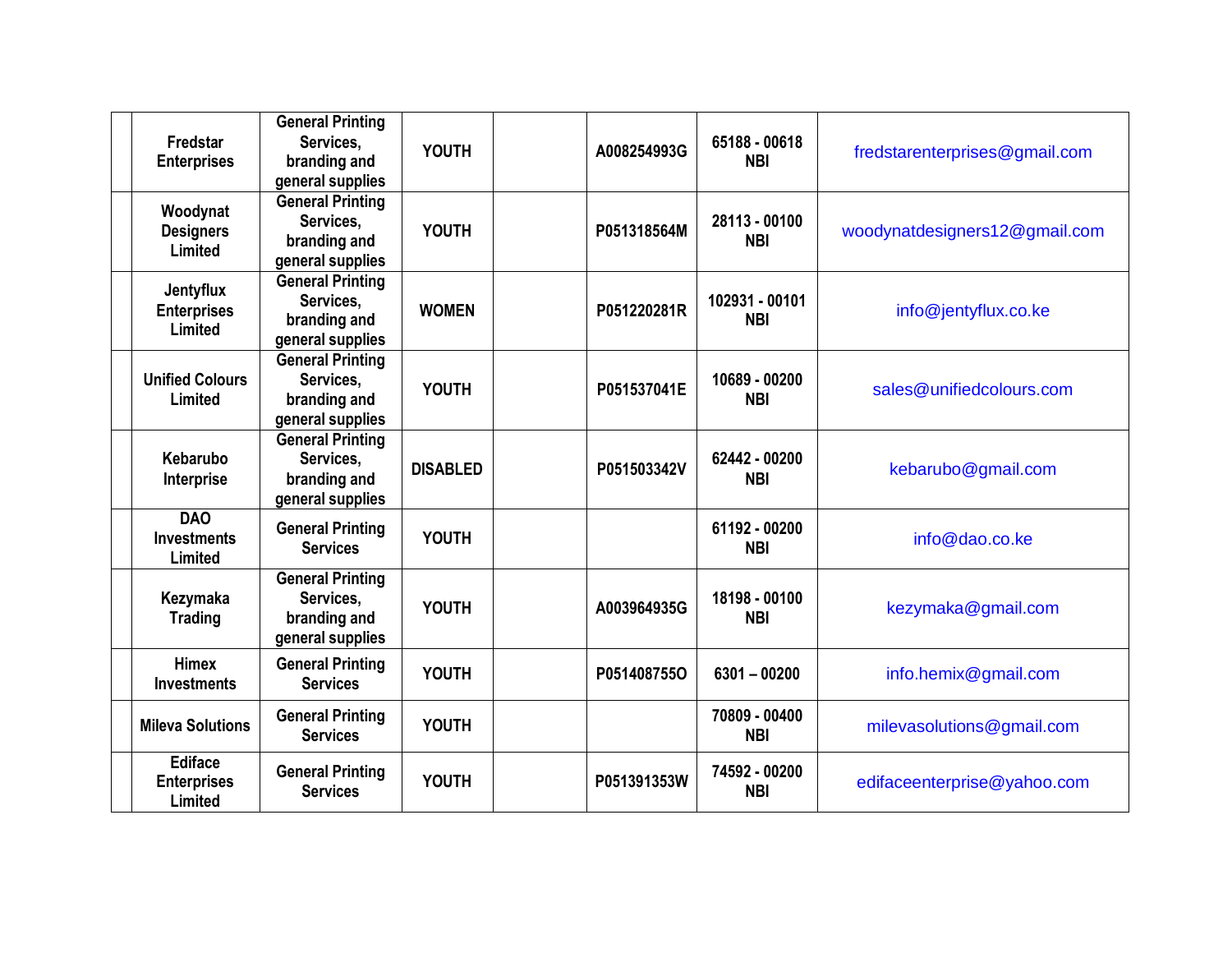| <b>Addendum</b>                                   | <b>General Printing</b><br><b>Services</b>                                   | <b>NORMAL</b> |             | 6851 - 00300<br><b>NBI</b>   | addeps@yahoo.com               |
|---------------------------------------------------|------------------------------------------------------------------------------|---------------|-------------|------------------------------|--------------------------------|
| <b>Flogin East</b><br><b>Africa Limited</b>       | <b>General Printing</b><br><b>Services</b>                                   | <b>WOMEN</b>  | P051195598R | 104374 - 00101<br><b>NBI</b> | flogineastafrica2007@yahoo.com |
| Josmab<br><b>Agencies</b>                         | <b>General Printing</b><br><b>Services</b>                                   | <b>WOMEN</b>  |             | 493 - 00100 NBI              | agenciesjosmab@gmail.com       |
| <b>Zawadi Limited</b>                             | <b>General Printing</b><br><b>Services</b>                                   | <b>WOMEN</b>  | P051558923P | 46226 - 00200<br><b>NBI</b>  | info@zawadiltd.com             |
| K. K. Security                                    | <b>Security alarm</b><br>systems and<br>accessories                          | <b>NORMAL</b> |             | 75832 - 00200<br><b>NBI</b>  | nairobiprojectors@inbox.com    |
| <b>Riley Services</b><br>Limited                  | <b>Security alarm</b><br>systems and<br>accessories                          | <b>NORMAL</b> |             | 56152 - 00200<br><b>NBI</b>  | riley@wananchi.com             |
| Collindale<br><b>Security Limited</b>             | <b>Security alarm</b><br>systems and<br>accessories                          | <b>NORMAL</b> |             | 58,131.00                    | collidale@kenyaweb             |
| <b>Teledata</b><br><b>Technologies</b><br>Limited | <b>Security alarm</b><br>systems and<br>accessories                          | <b>NORMAL</b> | P051207487N | 40826 - 00100<br><b>NBI</b>  | info@teledata.co.ke            |
| Kenbro<br><b>Industries</b><br>Limited            | <b>PVC Tiles</b>                                                             | <b>NORMAL</b> |             | 41277 - 00100<br><b>NBI</b>  | kenbro@africaonline.co.ke      |
| <b>SAJ Ceramics</b><br>Limited                    | <b>Ceramic Tiles and</b><br><b>Fitting Materials</b>                         | <b>NORMAL</b> |             | 45244 - 00100<br><b>NBI</b>  | ceramics@saj.co.ke             |
| <b>Trio Tile and</b><br><b>Carpet Fitters</b>     | <b>Fitting Ceramic</b><br><b>Tiles Carpets &amp;</b><br><b>Window Blinds</b> | <b>NORMAL</b> |             | 47789 NBI                    | hitechfitters@gmail.com        |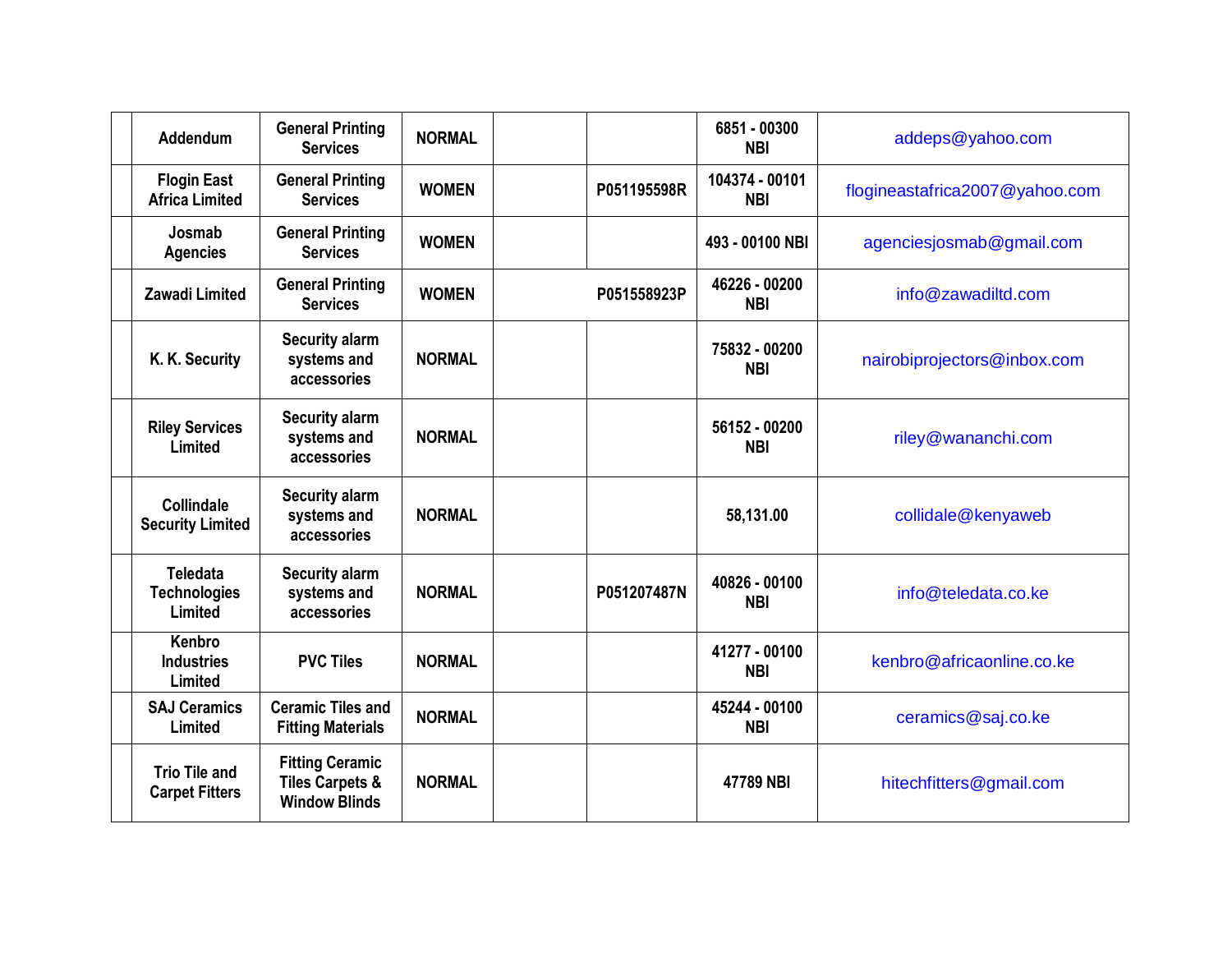| Savo<br><b>Enterprises</b><br>Limited           | <b>Fitting Ceramic</b><br><b>Tiles Carpets &amp;</b><br><b>Window Blinds</b>                             | <b>NORMAL</b> |             | 61688 - 00200<br><b>NBI</b> | savoenterprisesItd@gmail.com |
|-------------------------------------------------|----------------------------------------------------------------------------------------------------------|---------------|-------------|-----------------------------|------------------------------|
| <b>Amos Mbithi</b>                              | <b>Fitting Ceramic</b><br><b>Tiles Carpets &amp;</b><br><b>Window Blinds</b>                             | <b>NORMAL</b> |             | 47411 - 00100<br><b>NBI</b> | amosberry2002@yahoo.com      |
| Korea<br><b>Enterprises</b>                     | <b>Waste</b><br><b>Management</b><br><b>Services &amp; Sewer</b><br><b>Exhaustion</b><br><b>Services</b> | <b>NORMAL</b> |             | 76523 - 0508<br><b>NBI</b>  | <b>NA</b>                    |
| Zoa Taka<br>Limited                             | Waste<br><b>Management</b><br><b>Services</b>                                                            | <b>NORMAL</b> |             | 75270 - 00200<br><b>NBI</b> | info@zoataka.com             |
| <b>Smart City</b><br><b>Cleaners</b><br>Limited | <b>Waste</b><br><b>Management</b><br><b>Services</b>                                                     | <b>NORMAL</b> |             | 75795 - 00200<br><b>NBI</b> | smartbins2000@yahoo.co.ke    |
| <b>Rentokil Initial</b>                         | Waste<br><b>Management</b><br><b>Services</b>                                                            | <b>NORMAL</b> |             | 44360 - 00100<br><b>NBI</b> | sales@rentokil.co.ke         |
| <b>Jextreem</b><br>Company<br>Limited           | <b>Treatment of</b><br>subterrenean<br>termite Infestation                                               | <b>NORMAL</b> | P051319416A | 240 - 00200 NBI             | jextreemcompanyltd@gmail.com |
| <b>Termipest</b><br>Limited                     | <b>Treatment of</b><br>subterrenean<br>termite Infestation                                               | <b>NORMAL</b> | P051189203W | 75124 - 00200<br><b>NBI</b> | sales@termipest.co.ke        |
| <b>Rentokil Initial</b>                         | <b>Treatment of</b><br>subterrenean<br>termite Infestation                                               | <b>NORMAL</b> |             | 44360 - 00100<br><b>NBI</b> | sales@rentokil.co.ke         |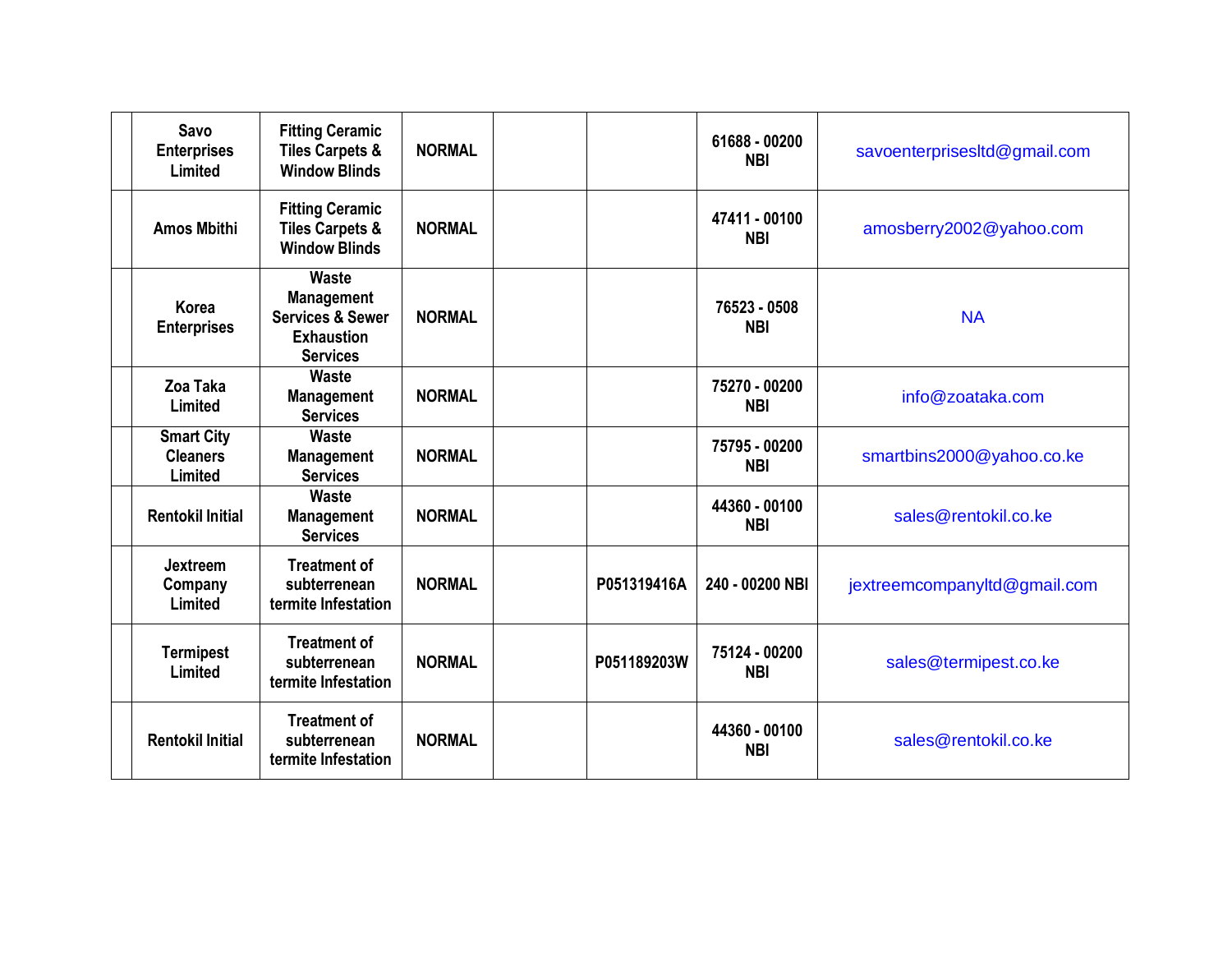| <b>Clincom</b><br>Company<br>Limited                   | <b>Treatment of</b><br>subterrenean<br>termite<br>Infestation,<br>fumigation, supply<br>of cleaning<br>materials and<br>detergents | <b>YOUTH</b>  | 78355 NBI                   | clincomitd@gmail.com            |
|--------------------------------------------------------|------------------------------------------------------------------------------------------------------------------------------------|---------------|-----------------------------|---------------------------------|
| <b>General Motors</b><br><b>East Africa</b><br>Limited | <b>Repair and</b><br><b>Service of Motor</b><br><b>Vehicles</b>                                                                    | <b>NORMAL</b> | 30527 NBI                   | info.kenya@gm.com               |
| <b>Toyota Kenya</b><br>Limited                         | <b>Repair and</b><br><b>Service of Motor</b><br><b>Vehicles</b>                                                                    | <b>NORMAL</b> | 3391 - 00506<br><b>NBI</b>  | enquiries@toyotakenya.com       |
| <b>Associated</b><br><b>Motors Limited</b>             | <b>Repair and</b><br><b>Service of Motor</b><br><b>Vehicles</b>                                                                    | <b>NORMAL</b> | 30789 - 00100<br><b>NBI</b> | enquiries@associated-motors.com |
| <b>Central Farmers</b><br>Garage                       | <b>Repair and</b><br><b>Service of Motor</b><br><b>Vehicles</b>                                                                    | <b>NORMAL</b> | 27778 - 00506<br><b>NBI</b> | cfg@wananchi.co                 |
| <b>St. Austin's</b><br><b>Service Station</b>          | <b>Repair and</b><br><b>Service of Motor</b><br><b>Vehicles</b>                                                                    | <b>NORMAL</b> | 25053 - NBI                 | info@austines.co.ke             |
| <b>Kenya Motors</b><br>Limited &<br><b>Equipment</b>   | <b>Repair and</b><br><b>Service of Motor</b><br><b>Vehicles</b>                                                                    | <b>NORMAL</b> | 3570 - 00506<br><b>NBI</b>  | info@kenyamotors.com.ke         |
| <b>Formerc Auto</b><br><b>Services</b>                 | <b>Repair and</b><br><b>Service of Motor</b><br><b>Vehicles</b>                                                                    | <b>YOUTH</b>  | 34551 - 00100<br><b>NBI</b> | gathurumbogi@gmail.com          |
| <b>Fratech Motors</b><br>Limited                       | <b>Repair and</b><br><b>Service of Motor</b><br><b>Vehicles</b>                                                                    | <b>NORMAL</b> | 59242 - 00200<br><b>NBI</b> | fratechmotors@gmail.com         |
| <b>Unity Auto</b><br><b>Garage Limited</b>             | <b>Repair and</b><br><b>Service of Motor</b><br><b>Vehicles</b>                                                                    | <b>NORMAL</b> | 49652 - 00100<br><b>NBI</b> | inf@unityautogarage.com         |